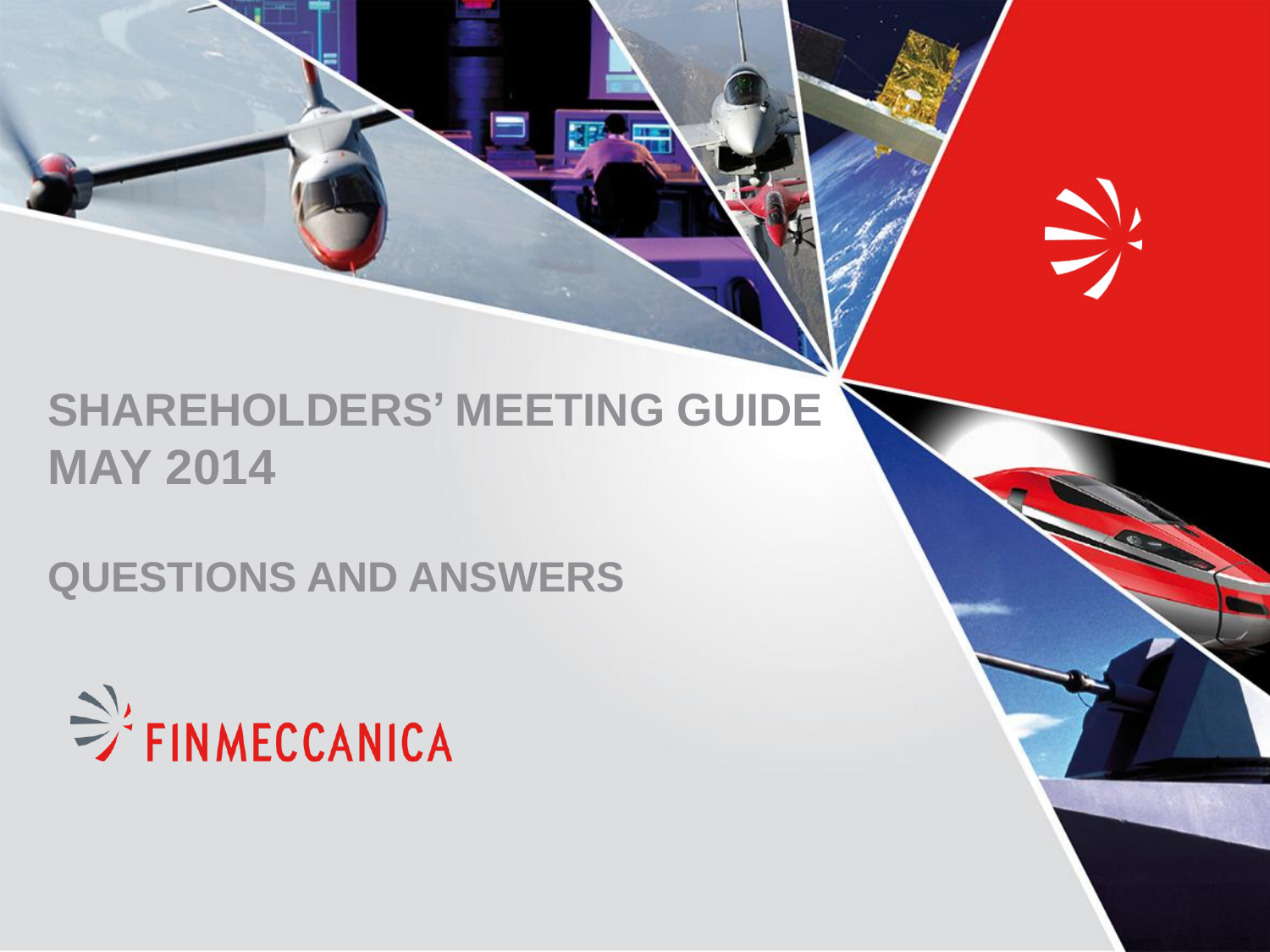

#### General Information

The Shareholders' Meeting is called in Extraordinary session on 9, 14 and 15 May 2014, in first, second and third call respectively, at 10:00 a.m. at the Conference Centre "Matteo Ricci" in Rome, Piazza della Pilotta 4, and in Ordinary session on 9 and 15 May 2014, in first and second call respectively, the same time and place.

Shareholders and all those entitled to attend and vote at the Shareholders' Meeting have the right to examine all the documents filed at the registered office and obtain copies thereof.

For any further information relating to the Shareholders' Meeting and, in particular, the procedure to the exercise of the related rights, Shareholders may consult Company's website ([www.finmeccanica.com,](http://www.finmeccanica.com/) "Shareholders Meeting 2014" area) or contact +390645417401 (Computershare S.p.A.).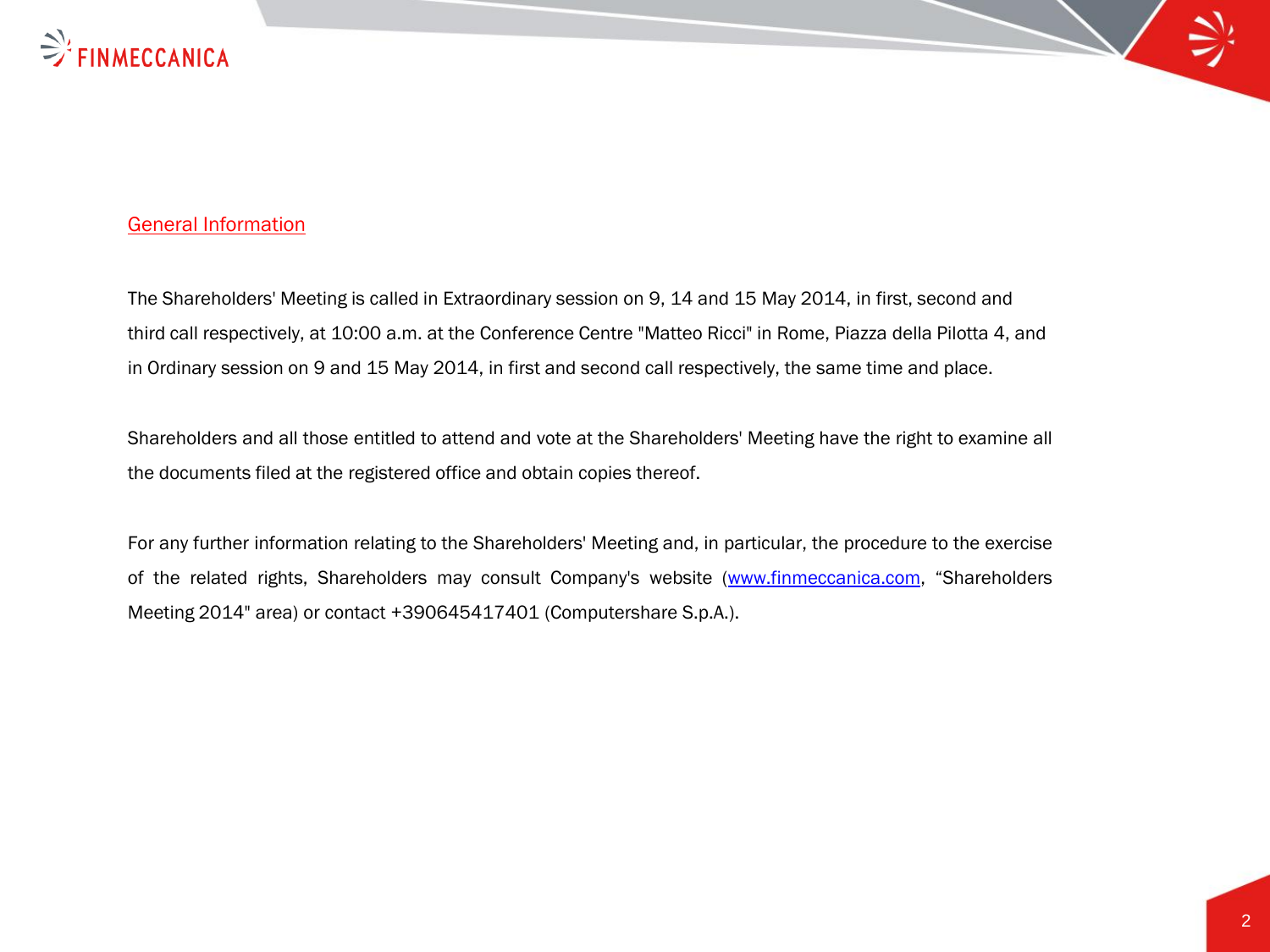

# **CONTENTS**

- [The](#page-4-0) [agenda](#page-4-0)
- [The](#page-4-0) [required](#page-4-0) *[quorum](#page-4-0)*
- [Which](#page-5-0) [subjects](#page-5-0) [have](#page-5-0) [the](#page-5-0) [right](#page-5-0) [to](#page-5-0) [attend](#page-5-0) [the](#page-5-0) [Meeting?](#page-5-0)
- [May](#page-5-0) [the](#page-5-0) [holders](#page-5-0) [of](#page-5-0) [shares](#page-5-0) [that](#page-5-0) [are](#page-5-0) [not](#page-5-0) [dematerialised](#page-5-0) [attend](#page-5-0) [the](#page-5-0) [Meeting?](#page-5-0)
- [Is](#page-6-0) [it](#page-6-0) [possible](#page-6-0) [to](#page-6-0) [add](#page-6-0) [items](#page-6-0) [on](#page-6-0) [the](#page-6-0) [agenda](#page-6-0) [and](#page-6-0) [submit](#page-6-0) [motions?](#page-6-0)
- [Can](#page-7-0) [I](#page-7-0) [dispose](#page-7-0) [of](#page-7-0) [my](#page-7-0) [shares](#page-7-0) [before](#page-7-0) [the](#page-7-0) [Meeting?](#page-7-0)
- [Where](#page-7-0) [can](#page-7-0) [I](#page-7-0) [find](#page-7-0) [the](#page-7-0) [documentation](#page-7-0) [relating](#page-7-0) [the](#page-7-0) [Shareholders](#page-7-0)['](#page-7-0) [Meeting?](#page-7-0)
- [What](#page-8-0) [do](#page-8-0) [I](#page-8-0) [have](#page-8-0) [to](#page-8-0) [do](#page-8-0) [to](#page-8-0) [attend](#page-8-0) [the](#page-8-0) [Meeting?](#page-8-0)
- [How](#page-9-0) [can](#page-9-0) [I](#page-9-0) [appoint](#page-9-0) [a](#page-9-0) [representative](#page-9-0) [fot](#page-9-0) [he](#page-9-0) [Meeting?](#page-9-0) [Voting](#page-9-0) [by](#page-9-0) [proxy](#page-9-0) [and](#page-9-0) [appointed](#page-9-0) [Representative.](#page-9-0)
- [Can](#page-10-0) [I](#page-10-0) [ask](#page-10-0) [questions](#page-10-0) [to](#page-10-0) [the](#page-10-0) [Company](#page-10-0) [before](#page-10-0) [the](#page-10-0) [Meeting?](#page-10-0)
- [Can](#page-11-0) [I](#page-11-0) [ask](#page-11-0) [information](#page-11-0) [on](#page-11-0) [the](#page-11-0) [item](#page-11-0) [on](#page-11-0) [the](#page-11-0) [agenda](#page-11-0) [of](#page-11-0) [the](#page-11-0) [Extraordinary](#page-11-0) [session?](#page-11-0) [Which](#page-11-0) [are](#page-11-0) [the](#page-11-0) [amendments](#page-11-0) [to](#page-11-0) [the](#page-11-0) [Articles](#page-11-0) [of](#page-11-0) [Association?](#page-11-0)
- [Can](#page-12-0) [I](#page-12-0) [ask](#page-12-0) [information](#page-12-0) [on](#page-12-0) [the](#page-12-0) [first](#page-12-0) [item](#page-12-0) [on](#page-12-0) [the](#page-12-0) [agenda](#page-12-0) [of](#page-12-0) [the](#page-12-0) [Ordinary](#page-12-0) [session](#page-12-0) [concerning](#page-12-0) [Financial](#page-12-0) [Statements](#page-12-0) [at](#page-12-0) [31](#page-12-0) [December](#page-12-0) [2013?](#page-12-0)
- [What](#page-13-0) [is](#page-13-0) [the](#page-13-0) [mechanism](#page-13-0) [for](#page-13-0) [appointing](#page-13-0) [members](#page-13-0) [of](#page-13-0) [the](#page-13-0) [Board](#page-13-0) [of](#page-13-0) [Directors?](#page-13-0)  $\mathbf{r}$
- [Who](#page-14-0) [can](#page-14-0) [sumbit](#page-14-0) [a](#page-14-0) [list](#page-14-0) [for](#page-14-0) [appointing](#page-14-0) [members](#page-14-0) [of](#page-14-0) [the](#page-14-0) [Board](#page-14-0) [of](#page-14-0) [Directors?](#page-14-0)
- [Can](#page-15-0) [I](#page-15-0) [know](#page-15-0) [the](#page-15-0) [procedure](#page-15-0) [for](#page-15-0) [presentation](#page-15-0) [of](#page-15-0) [lists](#page-15-0) [of](#page-15-0) [candidates?](#page-15-0)
- [When](#page-15-0) [will](#page-15-0) [the](#page-15-0) [submitted](#page-15-0) [lists](#page-15-0) [of](#page-15-0) [candidates](#page-15-0) [be](#page-15-0) [published?](#page-15-0)
- <span id="page-2-0"></span>[How](#page-16-0) [can](#page-16-0) [I](#page-16-0) [know](#page-16-0) [the](#page-16-0) [Board](#page-16-0) [of](#page-16-0) [Directors](#page-16-0) [advice](#page-16-0) [on](#page-16-0) [the](#page-16-0) [composition](#page-16-0) [of](#page-16-0) [the](#page-16-0) [new](#page-16-0) [Board](#page-16-0) [of](#page-16-0) [Directors?](#page-16-0)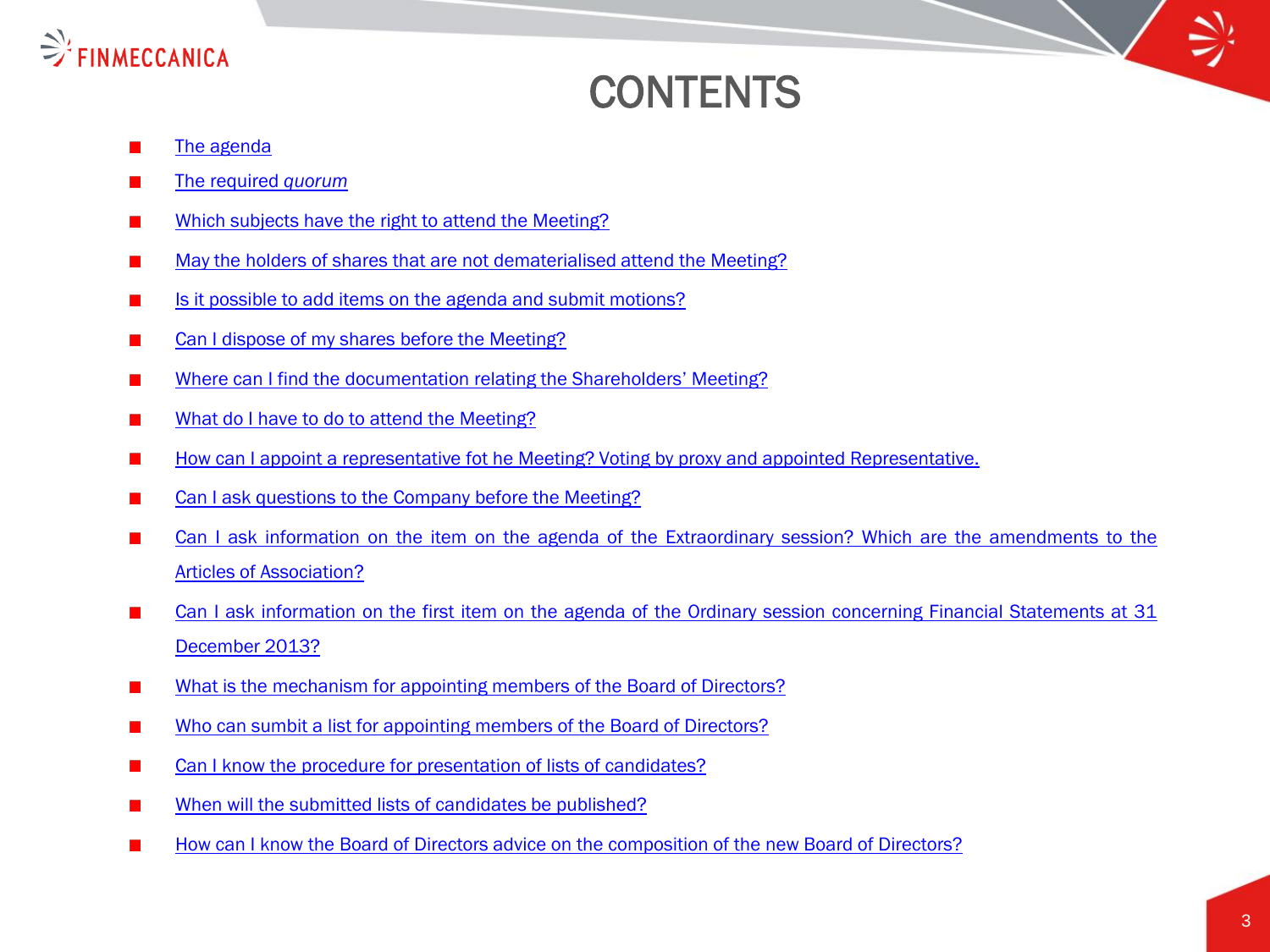

# **CONTENTS**

- [How](#page-17-0) [will](#page-17-0) [the](#page-17-0) [number](#page-17-0) [and](#page-17-0) the [terms](#page-17-0) [of](#page-17-0) [office](#page-17-0) of the [new](#page-17-0) [Board](#page-17-0) of [Directors](#page-17-0) [be](#page-17-0) [determined?](#page-17-0)
- [How](#page-18-0) [will](#page-18-0) [the](#page-18-0) [Chairman](#page-18-0) [of](#page-18-0) the [Board](#page-18-0) of [Directors](#page-18-0) [be](#page-18-0) [appointed?](#page-18-0)
- [How](#page-19-0) [will](#page-19-0) [the](#page-19-0) [emoluments](#page-19-0) [of](#page-19-0) the [Board](#page-19-0) of [Directors](#page-19-0) [be](#page-19-0) [determined?](#page-19-0)
- [Can](#page-20-0) [I](#page-20-0) [ask](#page-20-0) [information](#page-20-0) [on](#page-20-0) [the](#page-20-0) [seventh](#page-20-0) [item](#page-20-0) on the [agenda](#page-20-0) [of](#page-20-0) the [Ordinary](#page-20-0) [session,](#page-20-0) [concerning](#page-20-0) the [integration](#page-20-0) of the [fees](#page-20-0) [of](#page-20-0) [the](#page-20-0) [Indipendent](#page-20-0) [Auditors](#page-20-0) [for](#page-20-0) [the](#page-20-0) [financial](#page-20-0) [year](#page-20-0) [2012?](#page-20-0)
- [Can](#page-21-0) [I](#page-21-0) [ask](#page-21-0) [information](#page-21-0) [on](#page-21-0) [the](#page-21-0) [eight](#page-21-0) [item](#page-21-0) on the [agenda](#page-21-0) [of](#page-21-0) the [Ordinary](#page-21-0) [session,](#page-21-0) [concerning](#page-21-0) [limits](#page-21-0) [to](#page-21-0) the [fees](#page-21-0) of the [Directors](#page-21-0) [with](#page-21-0) [delegated](#page-21-0) [powers](#page-21-0) [pursuant](#page-21-0) [to](#page-21-0) [Article](#page-21-0) [23-](#page-21-0)*[bis](#page-21-0)* [of](#page-21-0) [the](#page-21-0) [Legislative](#page-21-0) [Decree](#page-21-0) [no.](#page-21-0) [201/2011?](#page-21-0)
- [Can](#page-22-0) [I](#page-22-0) [ask](#page-22-0) [information](#page-22-0) [on](#page-22-0) [the](#page-22-0) [ninth](#page-22-0) [item](#page-22-0) on the [agenda](#page-22-0) [of](#page-22-0) the [Ordinary](#page-22-0) [session,](#page-22-0) [concerning](#page-22-0) the [Remuneration](#page-22-0) [Report?](#page-22-0)
- [Where](#page-22-0) [can](#page-22-0) [I](#page-22-0) [find](#page-22-0) [information](#page-22-0) [concerning](#page-22-0) [the](#page-22-0) [Remuneration](#page-22-0) [Policy?](#page-22-0)
- [Finmeccanica's](#page-23-0) [share](#page-23-0) [capital](#page-23-0)
- [Who](#page-23-0) [are](#page-23-0) [Finmeccanica's](#page-23-0) [shareholders?](#page-23-0)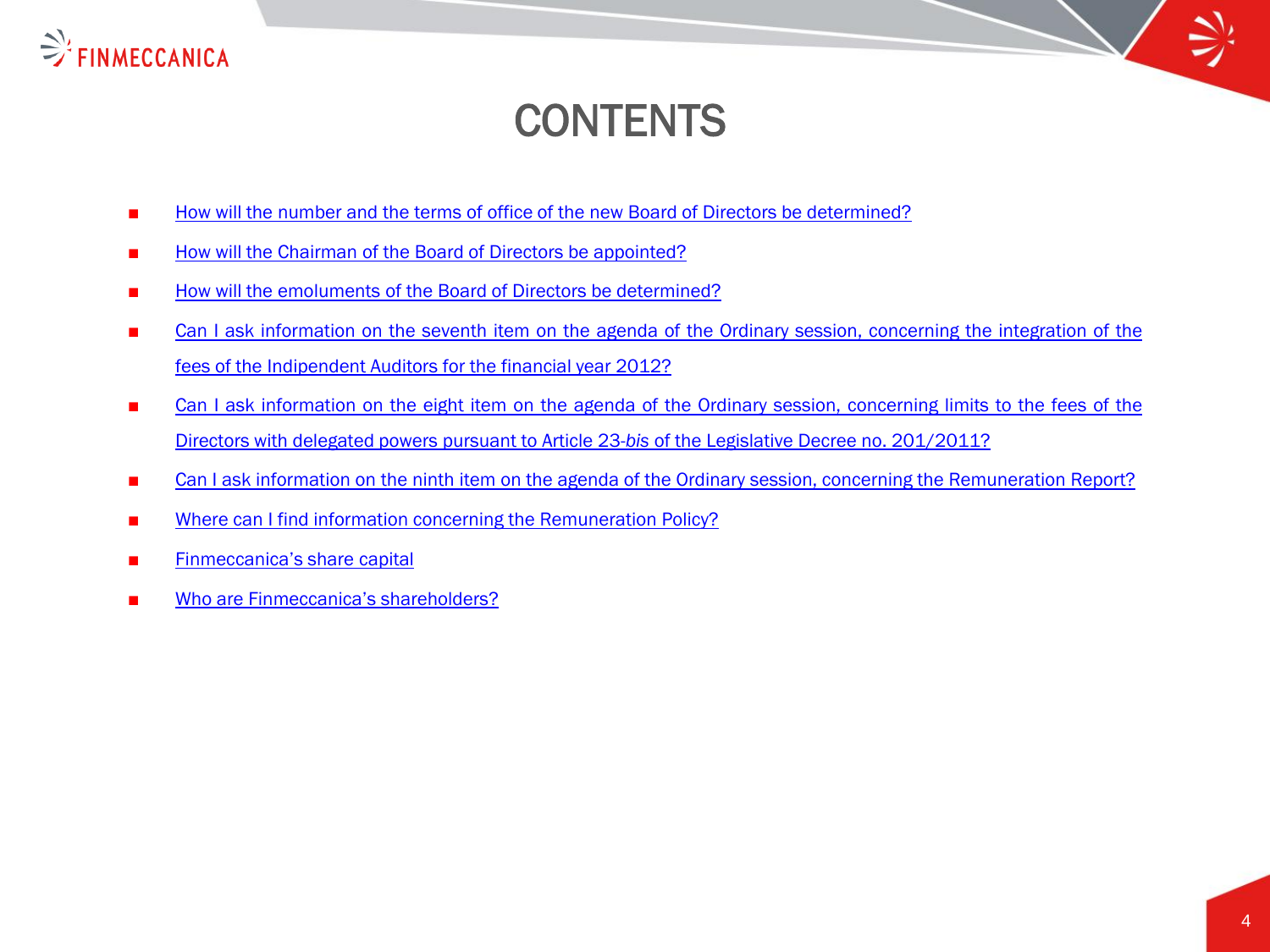

#### The agenda

The Shareholders' Meeting is called in Extraordinary and Ordinary session to discuss and resolve upon the following agenda:

#### Extraordinary Session

[Back to contents](#page-2-0)

1. Amendments to the Articles of Association: insertion of Article 18bis to the Articles of Association in regard to honorableness requirements and related causes of ineligibility and forfeiture of the members of the Board of Directors, with consequent amendment of Article 18.3. Resolutions related thereto.

#### Ordinary Session

- 1. Financial Statements at 31 December 2013; Reports of the Board of Directors, Board of Statutory Auditors and Independent Auditors. Resolutions related thereto. Presentation of the Consolidated Financial Statements at 31 December 2013.
- 2. Determination of the number of members of the Board of Directors.
- 3. Determination of the term of office of the Board of Directors.
- 4. Appointment of the members of the Board of Directors.
- 5. Appointment of the Chairman of the Board of Directors.
- 6. Determination of the remuneration of the Board of Directors.
- 7. Integration of the fees of the Independent Auditors for the financial year 2012.
- 8. Limits to the fees of Directors with delegated powers pursuant to Article 23-*bis* of Legislative Decree no. 201/2011.
- 9. Report on Remuneration: resolution pursuant to Article 123-*ter,* paragraph 6, of Legislative Decree no. 58/98.

For more info see **NOTICE OF CALL** 

[GO TO THE DOCUMENTS](http://www.finmeccanica.com/en/governance-finmeccanica-1/assemblea-azionisti-1/assemblea-2014-meeting?WT.ac=Shareholders Meeting 2014)

#### The required quorum

The ordinary Shareholders' Meeting is validly established in first call whether at least half of the corporate capital is represented, whilst no quorum is provided for second call. The ordinary Shareholders' Meeting, in both first and second call, adopts decision with the favourable votes of the absolute majority of the attending Shareholders'.

The extraordinary Meeting is validly constituted when it is represented, (i) in first call, more than half of the share capital, (ii) in second call more than one third of the corporate capital , and ( iii) in third call more than one fifth of corporate capital.

<span id="page-4-0"></span>The extraordinary Shareholders' Meeting adopts resolution by the affirmative vote of at least three-quarters of the corporate capital represented at the meeting.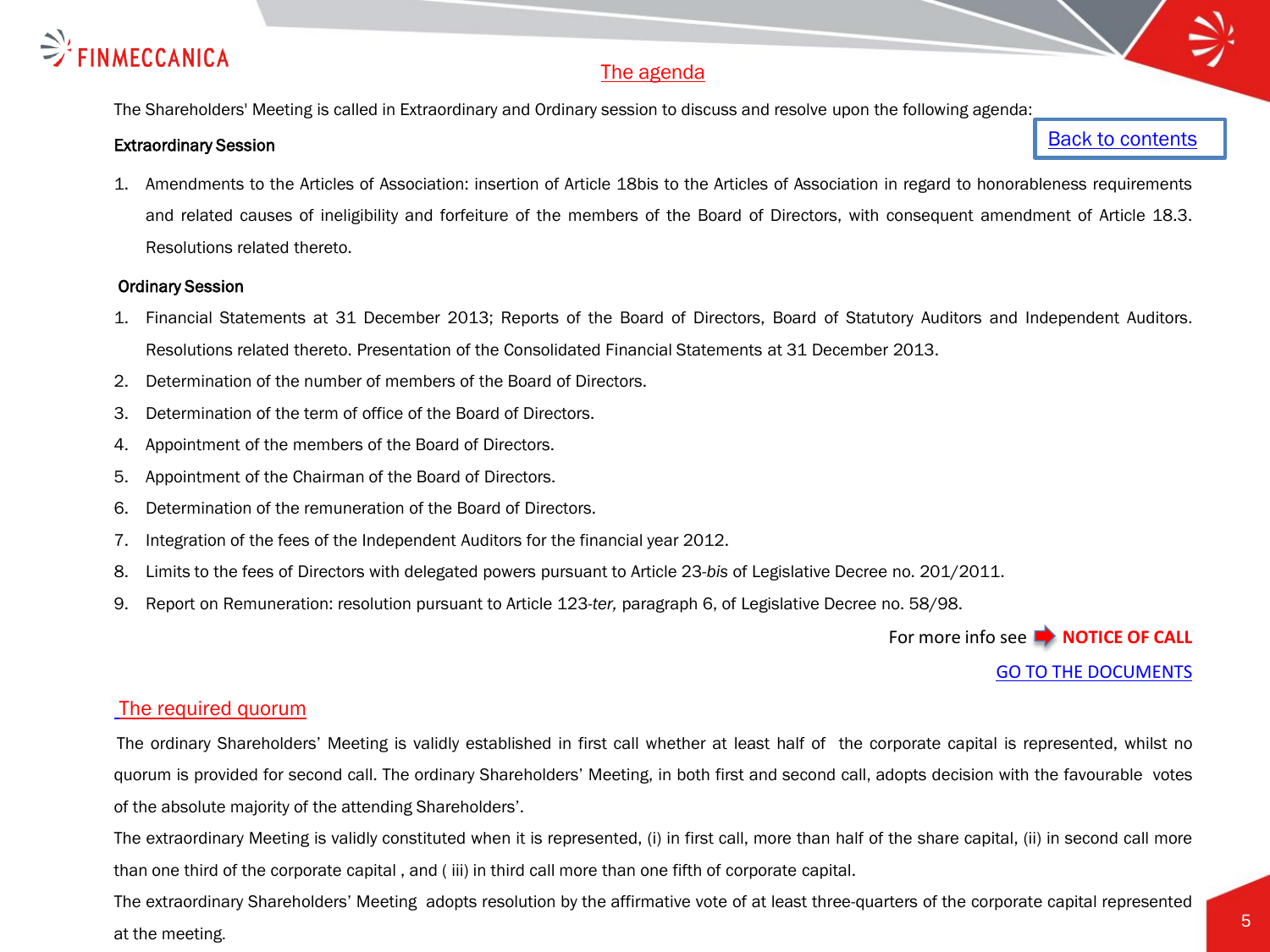

## Which subjects have the right to attend the Meeting?

Pursuant to Article 83-*sexies* of Legislative Decree no. 58/98 and Article 13 of the Articles of Association, the right to attend the Shareholders' Meeting and exercise voting rights is subject to receipt by the Company of a statement issued by an authorised intermediary in accordance with the regulations in force, certifying the title to voting rights based on its accounting records at the end of the accounting day of the seventh trading day prior to the date of the first call of the Shareholders' Meeting (*i.e.* 29 April 2014), the so-called *"record date".*

The notice must reach the Company by the end of the third trading day before the date set for the first call of the Shareholders' Meeting (*i.e.* by 6 May 2014). Nevertheless, Shareholders will be entitled to attend and vote even if said notification has reached the Company after said time limit, provided it is received in the course of the Meeting.

Any credit and debit entries made to the accounts after 29 April 2014 *(record date)* are not relevant for the legitimacy of voting rights. Therefore, anyone who becomes a holder of shares after such date will not be entitled to attend and vote at the Shareholders' Meeting.

#### May the holders of shares that are not dematerialised attend the Meeting?

<span id="page-5-0"></span>Holders of shares that have not yet been dematerialized may only exercise their right to attend the Shareholders' Meeting only if they deliver their share certificates to an authorised intermediary in time for the same to be entered in the centralized management system in dematerialized form.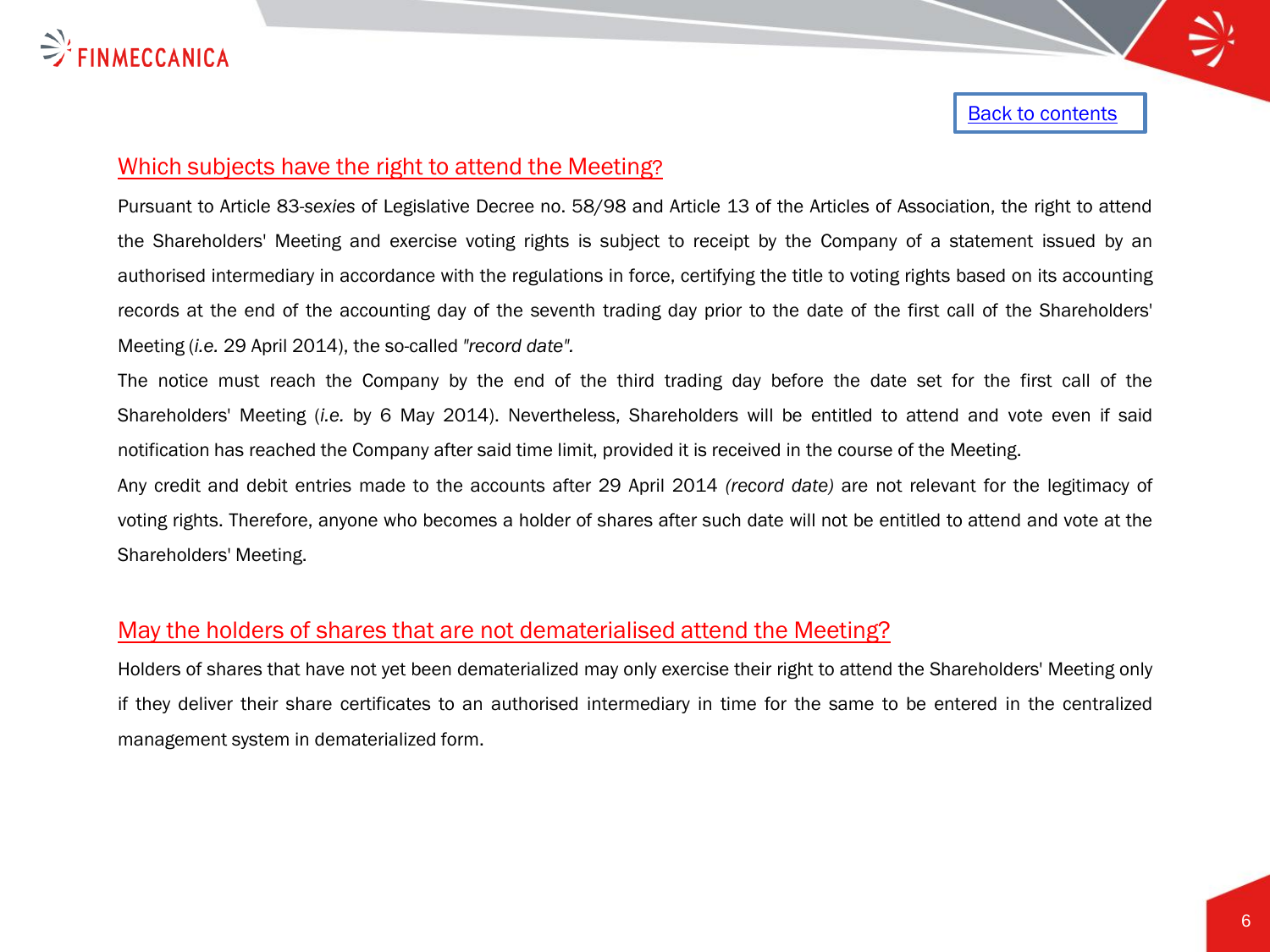

#### Is it possible to add items on the agenda and submit motions?

In accordance with Article 126-*bis* of Legislative Decree no. 58/98, those Shareholders who, even jointly with others, represent at least one fortieth of the share capital may, within ten days following the publication of the notice of call (*i.e.* not later than 7 April 2014) request additions to the items on the agenda or submit motions additional to those already on the agenda, stating the additional items and motions in the relevant application. No additions to the agenda may be considered for those matters in relation to which the Shareholders' Meeting can resolve, by law, only if submitted by the Directors or in relation to projects or reports prepared by said Directors, other than those specified in Article 125-*ter*, paragraph 1, of Legislative Decree no. 58/98. Applications must be presented in writing by the proposing Shareholders via fax to number +390632657172 or to the certified email address [assemblea@pec.finmeccanica.com,](mailto:assemblea@pec.finmeccanica.com) together with the satisfactory documentation issued by an authorised intermediary certifying the ownership of the shareholding on the date of the request. Within the deadline and in the manner indicated above, the proposing Shareholders must submit a report stating the reasons for any proposed motions on additional matters which they propose for discussion or the reasons for any further proposed motions regarding matters already on the agenda. Any additions to the agenda or presentation of proposals for further motions on matters already included on the agenda will be announced by the Company, in the same manner as prescribed for publication of the call notice, at least fifteen days prior to the date set for the Meeting in first call (and therefore not later than 24 April 2014). At the same time as it announces additions to the agenda or additional motions on matters already on the agenda, the Company will make available to the public, in the manner prescribed by Article 125-*ter,* paragraph 1, of Legislative Decree no. 58/98, such additional motions on matters already on the agenda, the Shareholders' reports as well as any observations made by the Board of Directors.

<span id="page-6-0"></span>In accordance with Article 126-*bis,* paragraph 1, of Legislative Decree no. 58/98, a person entitled to vote may individually submit motions to be considered in the Shareholders' Meeting regarding items on the agenda.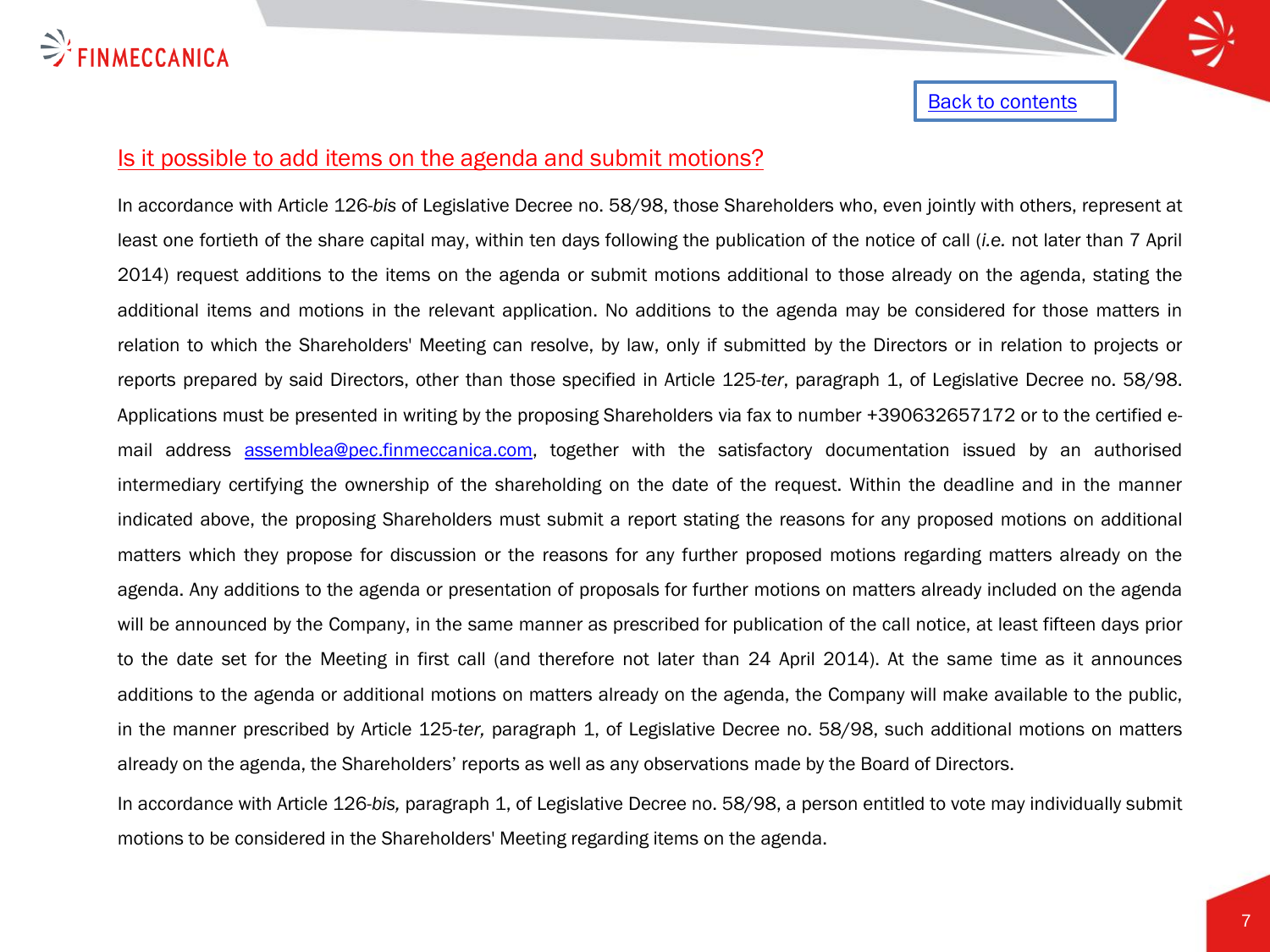

# Can I dispose of my shares before the Meeting?

In accordance with Article 83-*sexies* of Legislative Decree no. 58/98, credit and debit transactions recorded in accounts after the accounting of the seventh market business day prior to the date of the Meeting in first call (29 April 2014) are not relevant for the purposes of the exercise of the right to vote at the Shareholders' Meeting. Therefore, following such date, the person entitled of the right to vote will be free to dispose of the shares held.

### Where can I find the documentation relating the Shareholders' Meeting?

<span id="page-7-0"></span>In accordance with the current regulation, the documentation relating the Shareholders' Meeting (also with reference to the provisions of article 125-*quater* of Legislative Decree no. 58/98), including the Explanatory Reports pursuant to Article 125-*ter* of Legislative Decree 58/98 on the items of the agenda, will be made available to the public at the Company's registered office, at Borsa Italiana S.p.A. and on the Company's website [www.finmeccanica.com,](http://www.finmeccanica.com/) in the "Shareholders Meeting 2014" area.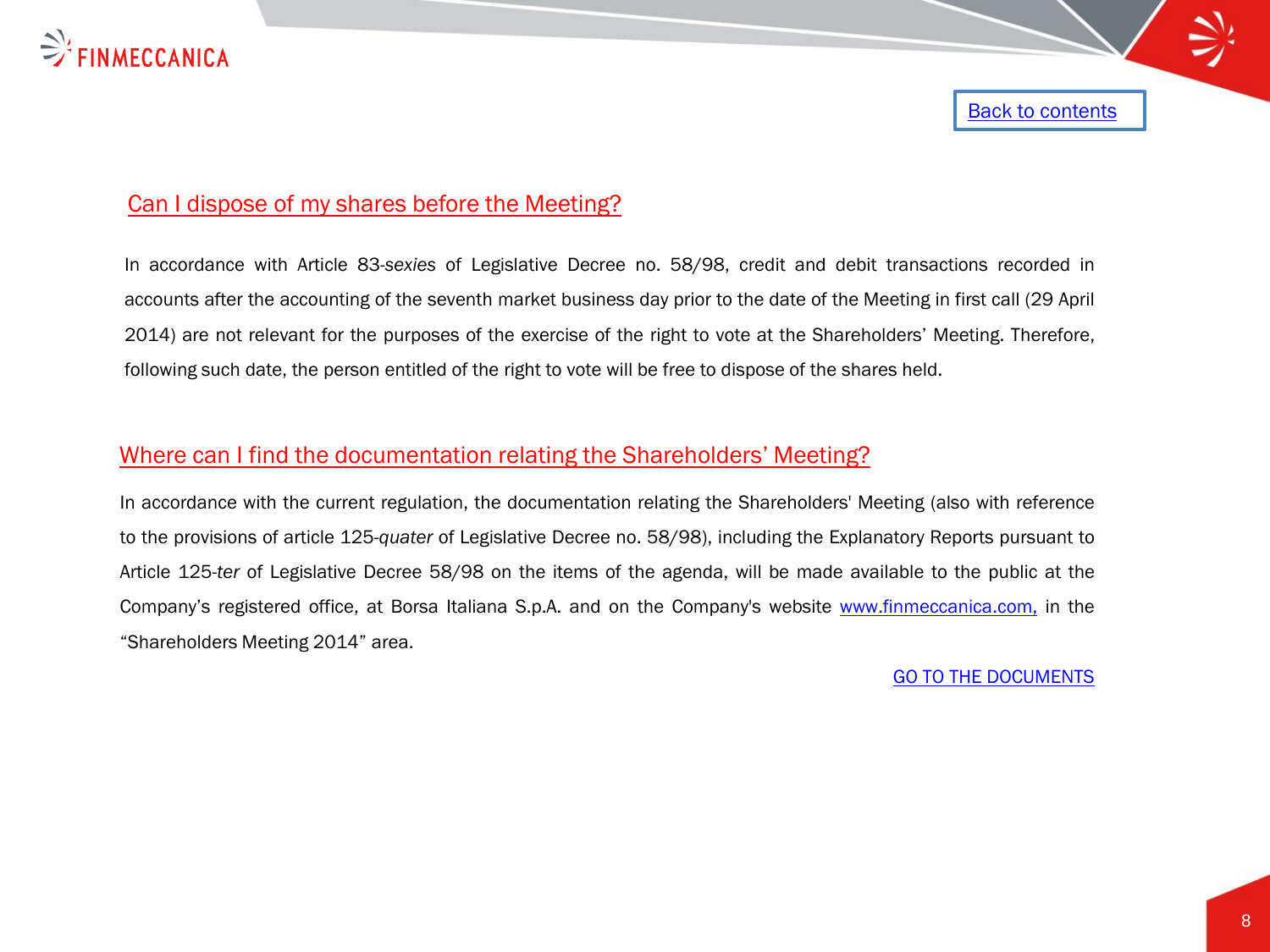

# What do I have to do to attend the Meeting?

To attend the Meeting:

• It is sufficient to go to the authorised financial intermediary (Bank, Manager, Broker) where the Finmeccanica ordinary shares held are deposited and require the issue of the notice for the attendance to the Shareholders Meeting.

• The Company recommends to produce copy of the notice at the attendance to the Shareholders' Meeting.

• Due to the fact that each intermediary follows differens operating procedures, it is advised not to request the delivery of the notice to be submitted to the Company during the last available days and to inquire about the timing provided for such operation in the deposit agreement.

<span id="page-8-0"></span>To attend the Shareholders' Meeting it is also necessary to submit a valid identification document, for the completion of the administrative operations.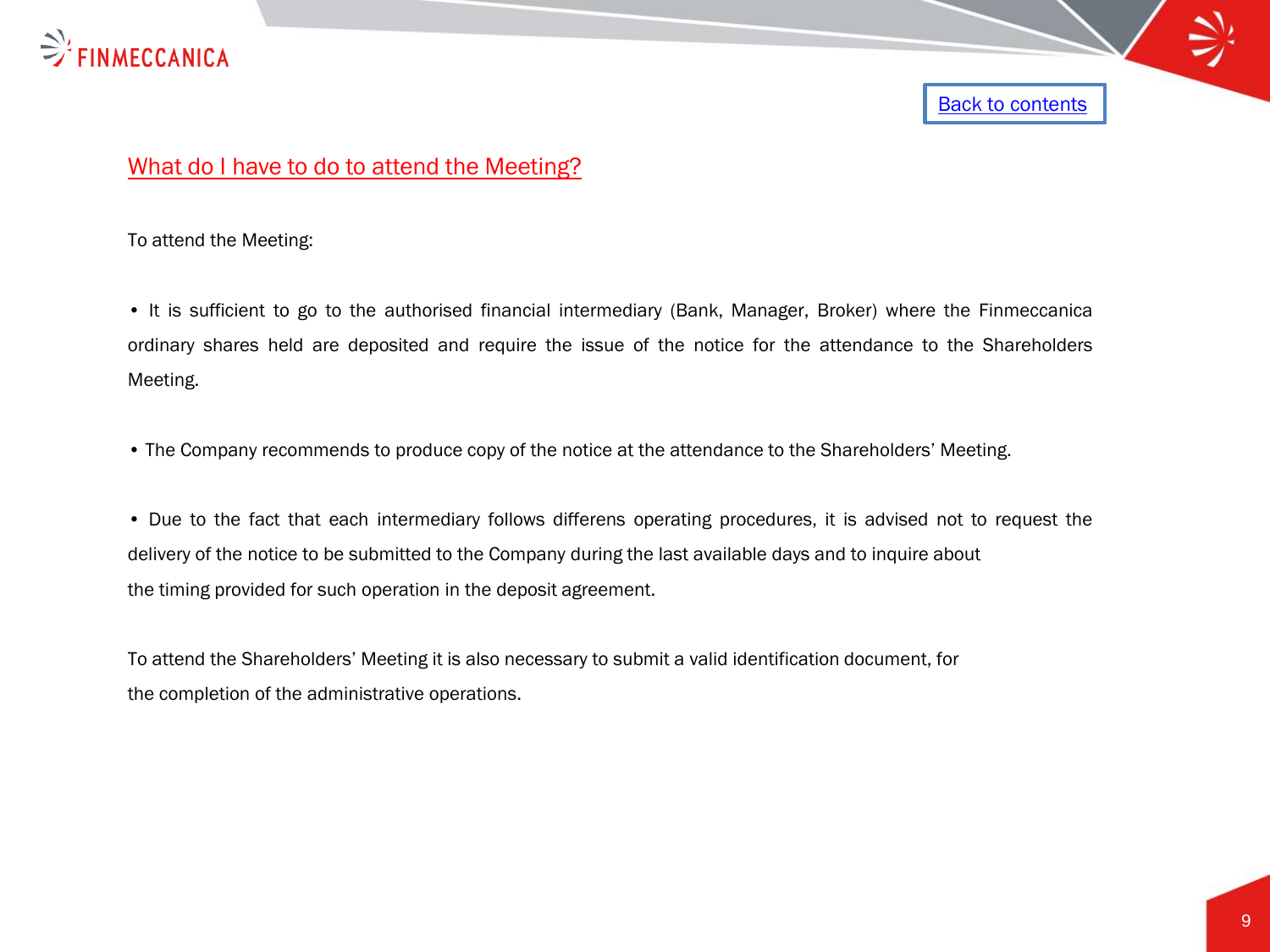# $\Rightarrow$  FINMECCANICA

# How can I appoint a representative for the Meeting?

#### Voting by proxy

Persons who are entitled to attend the Shareholders' Meeting may be represented by written proxy in accordance with applicable law. The proxy form, which is available for download on the Company's website [\(www.finmeccanica.com,](http://www.finmeccanica.com/) section "Shareholders Meeting 2014") or at the registered offices may be used for this purpose. The proxy may be sent in advance by registered mail with return receipt to the registered offices of the Company to the attention of "Legal and Corporate Affairs and Compliance" Unit, or sent by fax to number +390632657172 or by e-mail to the certified e-mail address [assemblea@pec.finmeccanica.com.](mailto:assemblea@pec.finmeccanica.com) If the delegate delivers or sends a copy of the proxy to the Company, he/she must certify under his/her own responsibility that the copy is a true copy of the original proxy and the identity of the delegating party.

Shareholders' Representative appointed by the Company

Pursuant to Article 135-*undecies* of Legislative Decree no. 58/98 and Article 14.3 of the Articles of Association, the Company has designated Computershare S.p.A. as the entity to which the Shareholders may grant a proxy free of charge, with voting instructions on all or some of the motions on the agenda. The proxy to the above representative must be granted by signing the relevant form which may be downloaded from the Company's website [\(www.finmeccanica.com](http://www.finmeccanica.com/),section "Shareholders Meeting 2014") or requested at the registered office, and should be received by Computershare S.p.A., in the manner indicated in the proxy form in the special "Instructions for filling in and transmission", not later than the end of the second trading day before the date set for the Shareholders' Meeting (*i.e.* by 7 May 2014; if the Shareholders' Meeting takes place in calls following the first call, proxies may be accepted even if received by 12 May 2014 with reference to the second call of extraordinary Shareholders' Meeting, or by 13 May 2014 with reference to the third call of extraordinary Shareholders' Meeting and the second call of ordinary Shareholders' Meeting). Any proxy granted in this manner shall be valid only for motions for which voting instructions have been given.

The proxy and voting instructions may be revoked within the same terms and in the same manner provided for their delivery.

The original proxy to the Appointed Representative must be delivered to Computershare S.p.A. at Via Monte Giberto 29 - 00138 Rome (possibly anticipating a copy with a declaration of conformity to the original), or by fax to number +390645417450 or by certified email to *ufficioroma@pecserviziotitoli.it*.

<span id="page-9-0"></span>The Appointed Representative will be at Shareholders' disposal for any information they may require from 31 March 2014 on telephone number +390645427413 and e-mail address [infofinmeccanica@computershare.it](mailto:infofinmeccanica@computershare.it).

#### [Back to contents](#page-2-0)

see **PROXY FORM**

For more info

[GO TO THE](http://www.finmeccanica.com/en/governance-finmeccanica-1/assemblea-azionisti-1/assemblea-2014-meeting?WT.ac=Shareholders Meeting 2014)  **[DOCUMENTS](http://www.finmeccanica.com/en/governance-finmeccanica-1/assemblea-azionisti-1/assemblea-2014-meeting?WT.ac=Shareholders Meeting 2014)** 

For more info see **PROXY FORM FOR APPOINTED REPRESENTATIVE**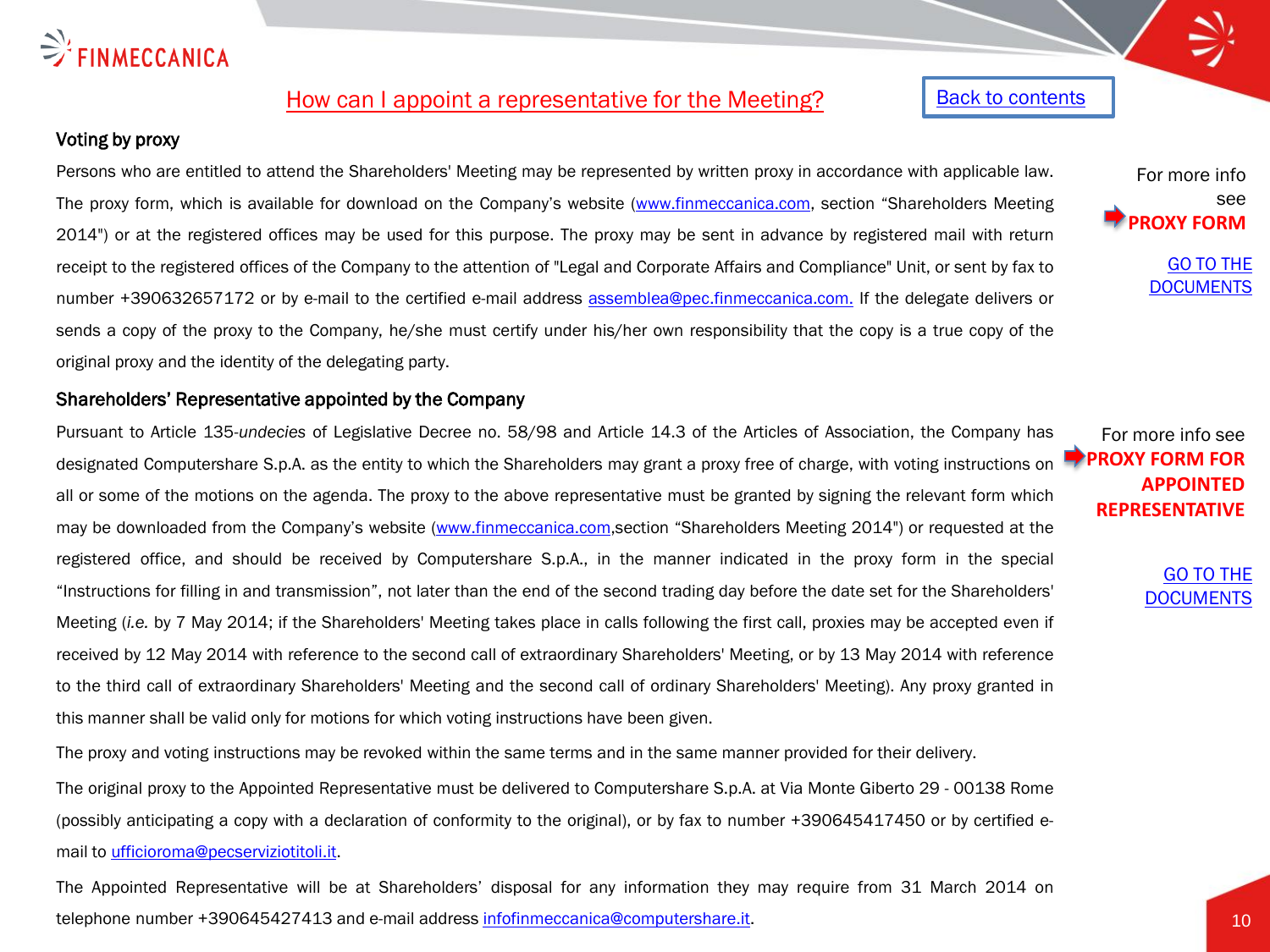

## Can I ask questions to the Company before the Meeting?

Anyone who has voting rights may submit questions regarding the items on the agenda even before the meeting. These questions must be received by the Company not later than the third day before the date of the Shareholders' Meeting in first call (*i.e.* not later than 6 May 2014), pursuant to Article 127-*ter* of Legislative Decree no. 58/98, together with the applicant's personal data (surname and name, date and place of birth, tax code or all the information required for identification if the inquirer is an entity or a company) and certification attesting the title to the shares as of 29 April 2014 *(record date)*.

Questions must be sent by registered mail with return receipt to the Company's registered offices to the attention of "Legal and Corporate Affairs and Compliance" Unit, or sent by fax to +390632657172 or by e-mail to the certified e-mail address [assemblea@pec.finmeccanica.com.](mailto:assemblea@pec.finmeccanica.com)

Any questions received before the above deadline will be answered during the Shareholders' Meeting at the latest; the Company reserves the right to provide a single answer to questions with the same content.

The Company will not take into consideration questions that are not strictly related to the items on the Shareholders' Meeting agenda or those which have already been answered in the "Questions and Answers" of the "Shareholders Meeting 2014" area of the Company's website ([www.finmeccanica.com\)](http://www.finmeccanica.com/).

<span id="page-10-0"></span>Any answers handed out in hardcopy format to each of the persons having voting rights at the beginning of the meeting are deemed given during the Shareholders' Meeting.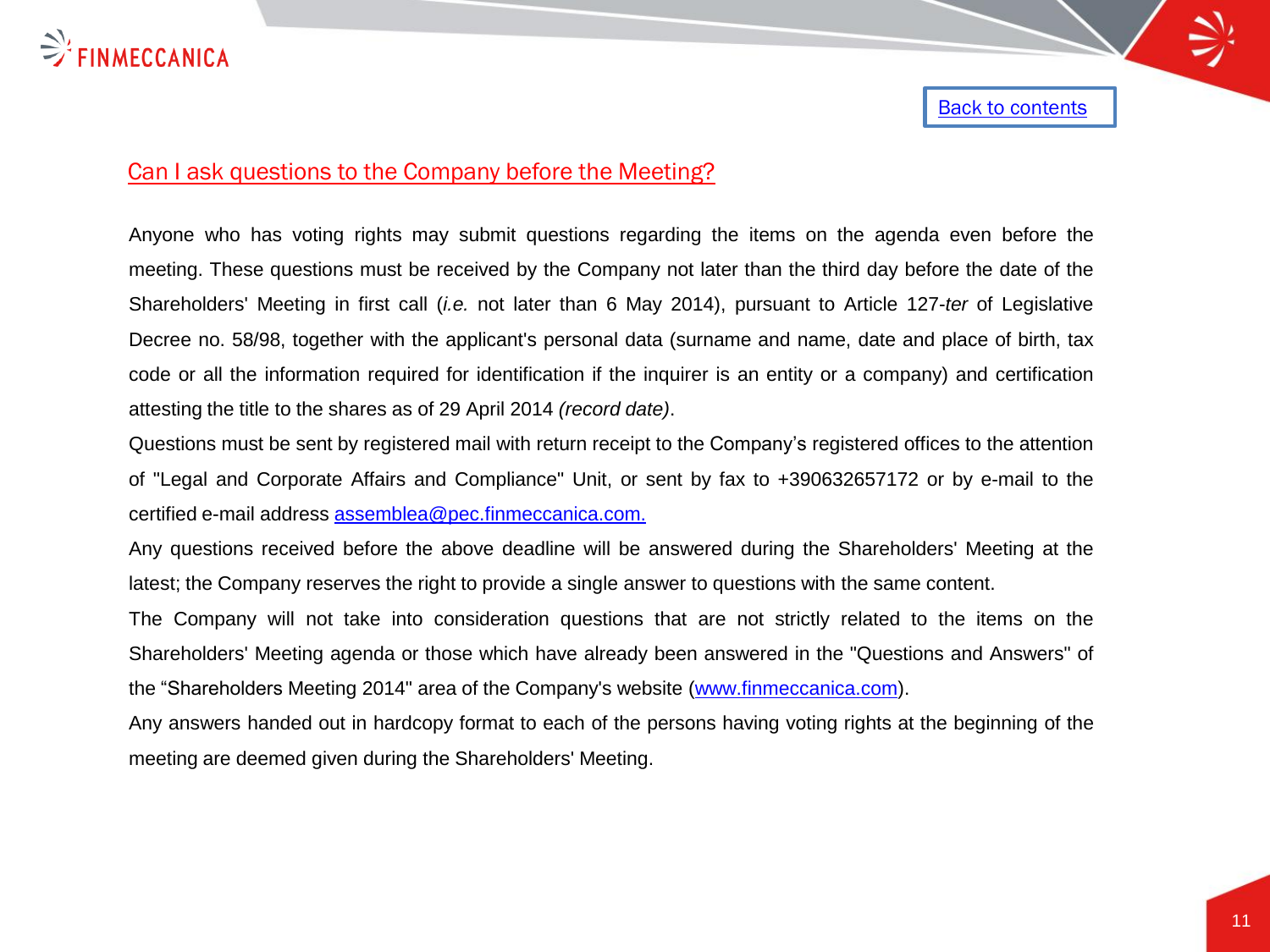

# Can I ask information on the item of the agenda of the Extraordinary session? Which are the amendments to the Articles of Association?

Following the request submitted by the Shareholder Ministry of Economy and Finance, pursuant to and for the purposes of article 2367 of the Italian Civil Code, the Shareholders' Meeting has also been convened, in extraordinary session, to resolve on the insertion in the Company's Articles of Associationof new honourableness requirements and related causes of ineligibility and forfeiture of the members of the Board of Directors. In particular, as illustrated in the request of the above mentioned Shareholder Ministry of Economy and Finance, the proposed amendment of the Articles of Association is aimed at strengthening the requirements of honourableness prescribed for Directors of listed companies by the provisions of Article 2 of the Decree of the Ministry of Justice no. 162 of 30 March 2000, pursuant to Articles 147-quinquies and 148 of Legislative Decree no. 58/1998*.*

<span id="page-11-0"></span>In particular, the Shareholders are requested to approve the proposal to amend the Articles of Association by way of the introduction of the new Article 18bis and consequent amendment of Article 18.3, as described in the Report pursuant to Article 125-ter of Legislative Decree no. 58/98 submitted by the Shareholder Ministry of Economy and Finance, to which contents reference should be made.

For more info see **EXPLANATORY REPORT[S](http://www.finmeccanica.it/Corporate/IT/Corporate/Investor_Relations/Assemblea_Azionisti/index.sdo)**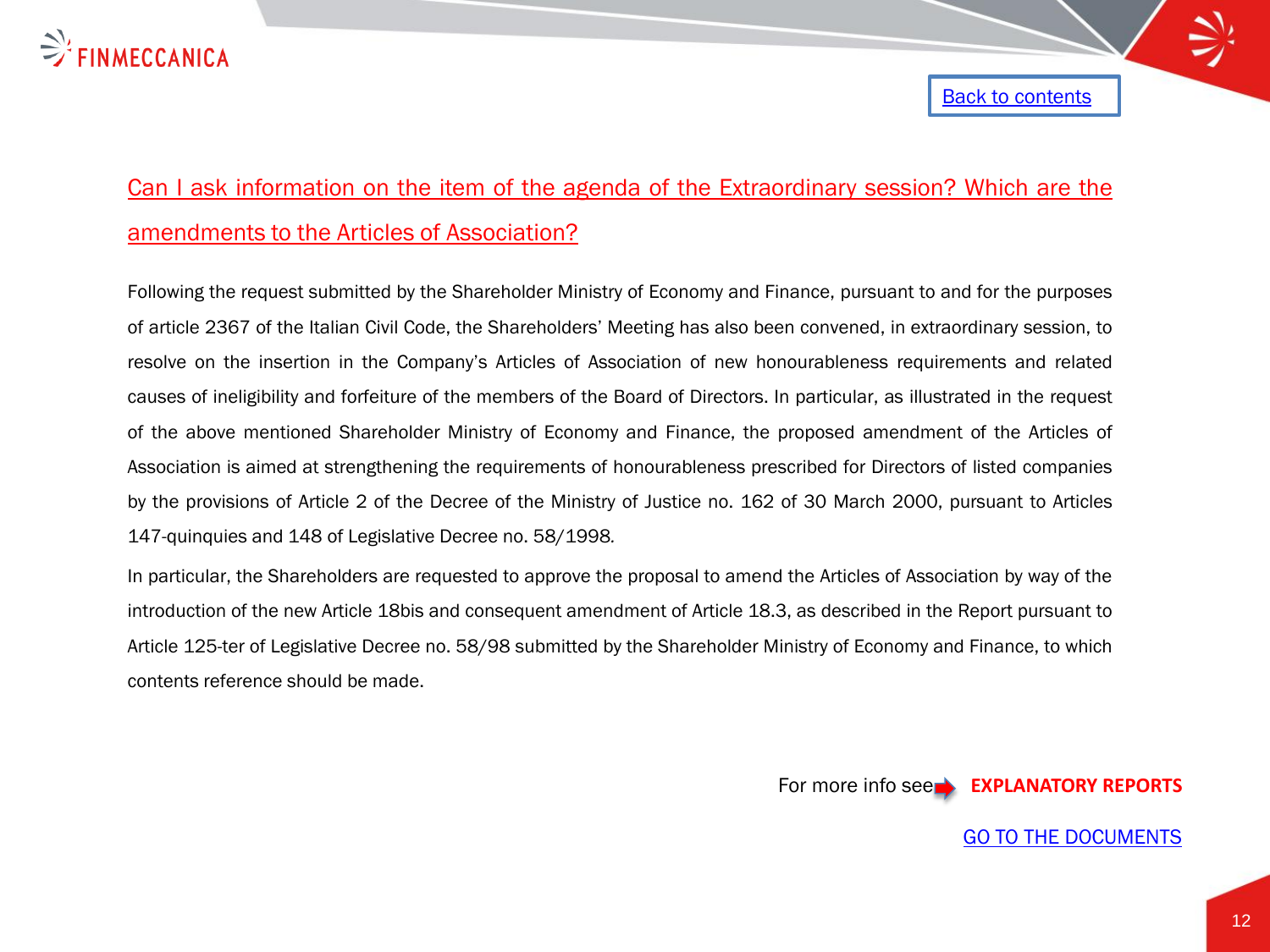

# Can I ask information on the first item on the agenda of the Ordinary session concerning Financial Statements at 31 December 2013?

The Board of Directors has decided to submit to the Shareholders' Meeting for approval the Financial Statement for the Year 2013, that ended with a loss of Euro 355.418.120,05*.*

In light of this, the Board of Directors has decided to propose at the Shareholders' Meeting, called in order to approve the Board of Directors' report and Financial Statement at 31 December 2013, to cover this loss through the use of available reserves as indicated below:

- Euro 265.055.593,74 through the use of the entire merger surplus reserve.

- Euro 90.362.526,31 through the use of the retained earnings reserve;

<span id="page-12-0"></span>Therefore, the Board of Directors has decided not to propose to the Shareholders' Meeting the distribution of dividends as for the year 2013.

For more info see **EXPLANATORY REPORTS** 

[GO TO THE DOCUMENTS](http://www.finmeccanica.com/en/governance-finmeccanica-1/assemblea-azionisti-1/assemblea-2014-meeting?WT.ac=Shareholders Meeting 2014)

**[Back to contents](#page-2-0)**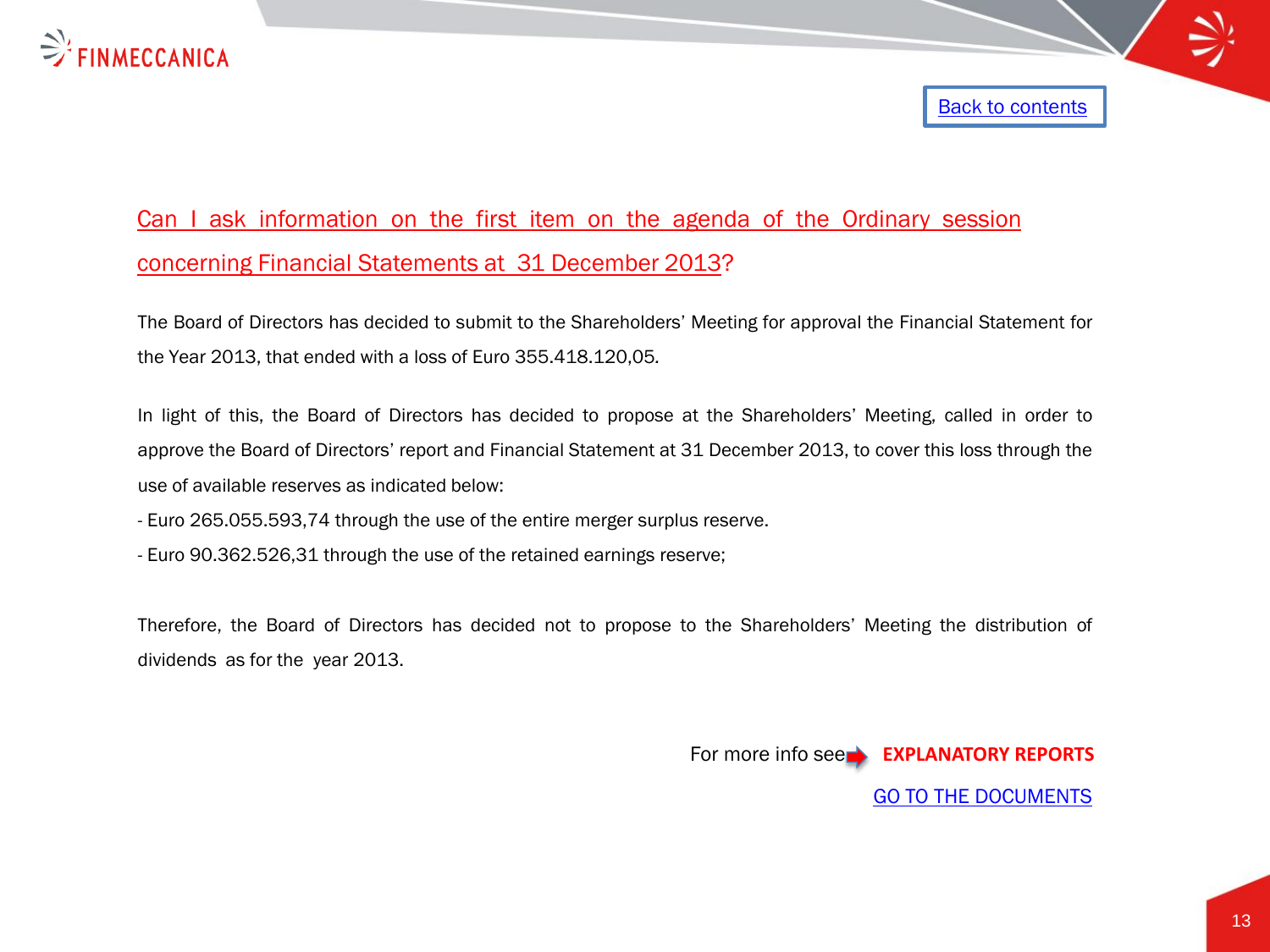

# What is the mechanism for appointing members of the Board of Directors?

With reference to the method of appointment of Directors elected through list voting, please refer to Article 18.3 of the Articles of Association, which, in brief, provides the following:

- each person entitled to vote in the Shareholders' Meeting may vote for only one list;
- two-thirds of the Directors to be appointed (rounded down to the lower whole number where necessary, in case of a fractional number) shall be taken from the list that obtained the majority of votes cast by the Shareholders, in the order in which they are listed;
- the remaining Directors shall be taken from the other lists in the manner prescribed by Article 18.3 b);
- if, following the above procedure, at least two independent Directors as required by the Articles of Association are not elected, the proportion of votes for each candidate will be calculated according to the method described in Article 18.3 b); consequently, the candidates elected will be those who have not yet been taken from the lists as provided by Article 18.3 subparagraphs a) and b) who satisfy the independence requirements and have obtained the highest proportions of votes, in the number needed to ensure compliance with the Articles of Association, replacing the non-independent Directors who have received the lowest proportion of votes. If the number of candidates does not make possible to comply with the requirement for at least two independent Directors, the Shareholders' Meeting will pass resolution, with the majorities provided by law, to replace the candidates who do not meet the independence requirements and have received the lowest number of votes;
- if application of the procedure referred to in subparagraphs a) and b) does not allow compliance with regulations in force regarding gender balance, the number of votes to allocate to each candidate taken from the lists shall be calculated by dividing the number of votes obtained from each list by the list order number of each of these candidates; the candidate of the gender most represented with the lowest number of votes of the candidates taken from all the lists shall be replaced, without prejudice to the minimum number of independent Directors, by the candidate of the less represented gender who is listed (with the next highest list number) in the same list of the replaced candidate, or, failing this, by a person appointed with the majorities provided by law. If candidates from different lists have obtained the same number of votes, the candidate of the list from which the highest number of Directors was taken will be replaced or, in the alternative, the candidate from the list that received the lowest number of votes or, in the event of a tie, the candidate who obtained less votes from the Shareholders' Meeting in a specific vote.

<span id="page-13-0"></span>For the appointment of Directors who for any reason are not elected using the above procedure, as provided by Article 18.4 of the Articles of Association, the Shareholders' Meeting will pass resolution based on the majorities provided by law, in any case ensuring compliance with the above criteria.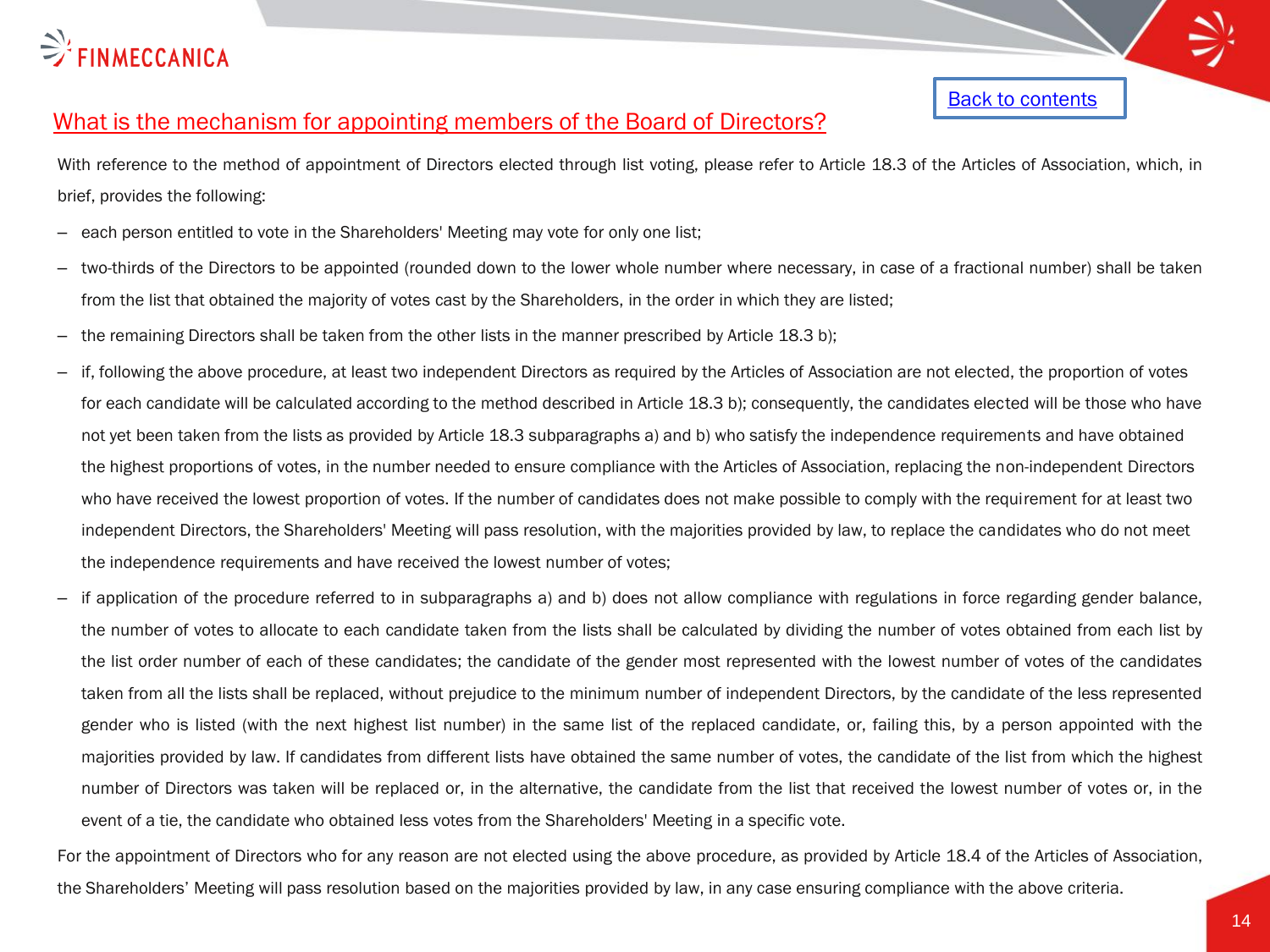

# Who can submit a list for appointing members of the Board of Directors?

In accordance with Article 18.3 of the Articles of Association, each Shareholder may submit, or take part in the submission of, only one list of candidates and each candidate may only appear in one list, failing which shall be deemed ineligible, according to the method of the list vote.

The right to submit lists is held exclusively by those Shareholders who, alone or together with other Shareholders, represent at least 1% of the shares having voting rights in the Ordinary Shareholders' Meeting.

The minimum shareholding required to submit lists of candidates is determined by taking into account the shares which are registered in name of any shareholder on the day on which the lists are filed with the Company.

<span id="page-14-0"></span>In accordance with Article 18.3 of the Articles of Association, the expiring Board of Directors can submitt a list of candidates. In this regard, the expiring Board of Directors has decided not to submit its own list of candidates.

Back to contents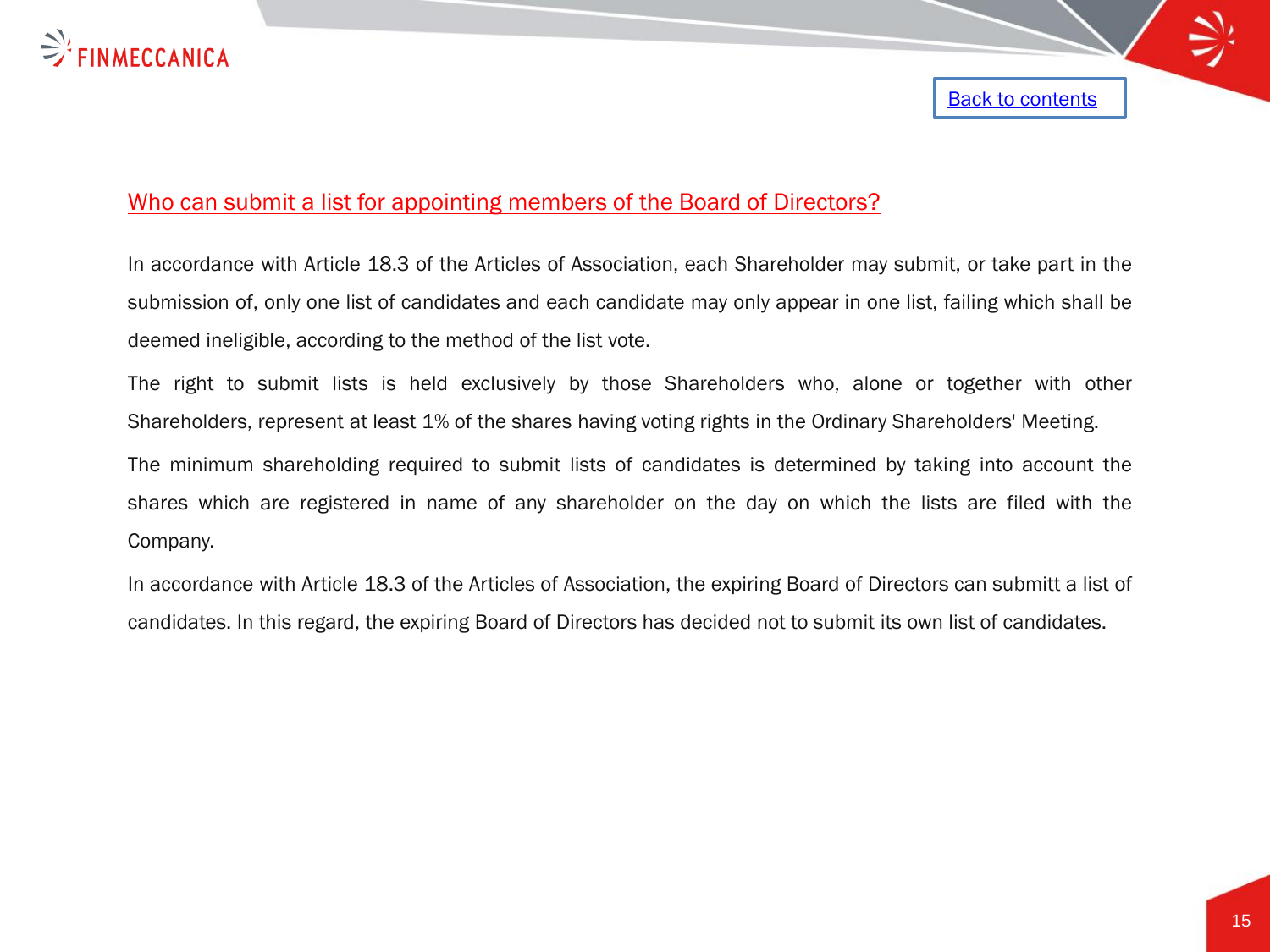

## Can I know the procedure for presentation of lists of candidates?

The lists of candidates, duly signed by the Shareholders who submit them and accompanied by the documents listed on the notice of call, must be delivered by hand to the Company's registered office in Rome, Piazza Monte Grappa 4, or sent by certified e-mail to [assemblea@pec.finmeccanica.com,](mailto:assemblea@pec.finmeccanica.com) not later than the above deadline of 14 April 2014. In particular, Shareholders must file at the Company's registered office the document certifying the ownership of the number of shares represented, in the manner required for the submission of lists, even after filing of the list of candidates, provided this is done within the deadline for publication of the lists by the Company (*i.e.* not later than 18 April 2014).

Shareholders who wish to submit a list of candidates are requested to previously contact the "Finmeccanica S.p.a. Corporate Affairs" Unit at the e-mail address [assemblea@pec.finmeccanica.com](mailto:assemblea@pec.finmeccanica.com) or by phone +390632473529 in order to define all the operational details.

#### When will the submitted lists of candidates be published?

<span id="page-15-0"></span>The lists of candidates properly submitted, together with the above mentioned information and documentation, will be made available to the public at the registered office, Borsa Italiana S.p.A. and on the Company's website [\(www.finmeccanica.com,](http://www.finmeccanica.com/) "Shareholders Meeting 2014" area) within twenty-one days before the date of the first call (i.e. not later than 18 April 2014).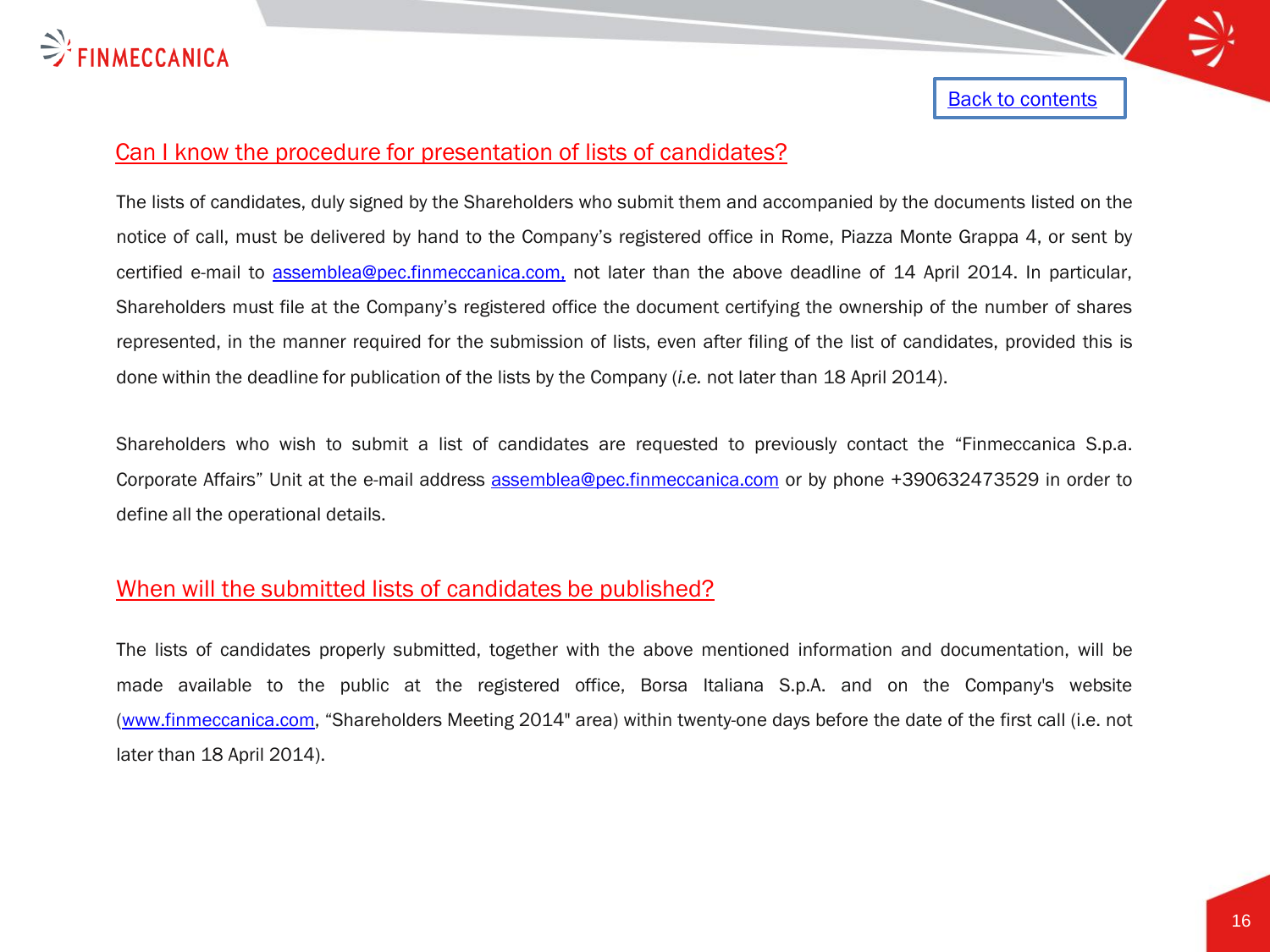

# How can I know the Board of Directors advice to Shareholders on the composition of the new Board of Directors?

With reference to the appointment of the new Board of Directors, taking into account the opinion of the Nomination Committee and the results of the Board self assessment, the Finmeccanica's Board of Directors – in accordance with the recommendations of the Corporate Governance Code – has issued its advice to the Shareholders about the composition of the new Board of Directors.

<span id="page-16-0"></span>The relevant document, "Finmeccanica's Board of Directors advice to Shareholders on the composition of the new Board of Directors", attached to the Explanatory Reports pursuant to Article 125-*ter* of Legislative Decree no. 58/98 with reference to the items 2, 4 and 5 on the agenda of the Ordinary Shareholders' Meeting, is also available on the "Shareholders Meeting 2014" area of the Company's website ([www.finmeccanica.com](http://www.finmeccanica.com/)).

For more info see **BoD ADVICE** 

[Back to contents](#page-2-0)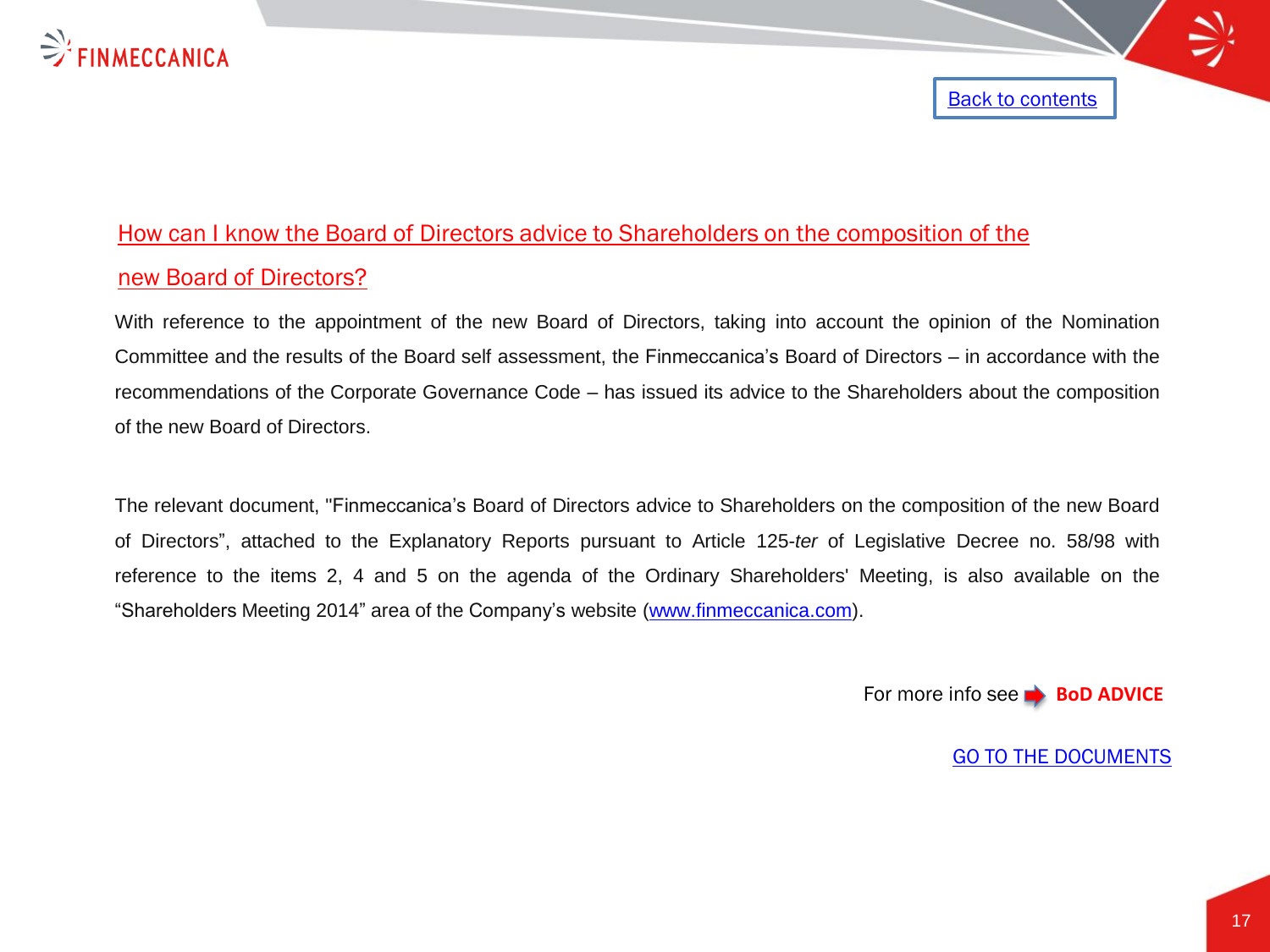

# How will the number and the term of office of the new Board of Directors be determined?

In order to proceed with appointing the new Board of Directors, it is necessary to preliminarily determine the number of its members.

#### Number of members of the Board of Directors:

In accordance with the provisions of Article 18.1 of the Articles of Association, the Board of Directors must consist of a number of members no less than eight and no more than twelve, it being the duty of the Shareholders' Meeting to determine the number within these limits.

The Board of Directors submitted its advice to the Shareholders on the composition of the Board of Directors to be appointed, and therefore reference should be made to such document entitled "Finmeccanica's Board of Directors advice to shareholders on the composition of the new Board of Directors" .

#### Term of office of the Board of Directors

Article 18.2 of the Articles of Association provides that the Board of Directors shall be appointed for a period not exceeding three financial years and that the Directors may be re-elected pursuant to Article 2383 of the Italian Civil Code.

<span id="page-17-0"></span>In relation to the foregoing, the Shareholders' Meeting is requested to determine the term of office of the Board of Directors based upon proposals that may be submitted by the Shareholders, within the abovementioned limit of three financial years

> For more info see **EXPLANATORY REPORT[S](http://www.finmeccanica.it/Corporate/IT/Corporate/Investor_Relations/Assemblea_Azionisti/index.sdo)** For more info see **BoD** ADVIC[E](http://www.finmeccanica.it/IT/Common/files/Corporate/Investor_Relations_Corporate_Governace/Assemblea/130227_Modulo_di_delega_semplice_ITA_.pdf)

#### [GO TO THE DOCUMENTS](http://www.finmeccanica.com/en/governance-finmeccanica-1/assemblea-azionisti-1/assemblea-2014-meeting?WT.ac=Shareholders Meeting 2014)

[Back to contents](#page-2-0)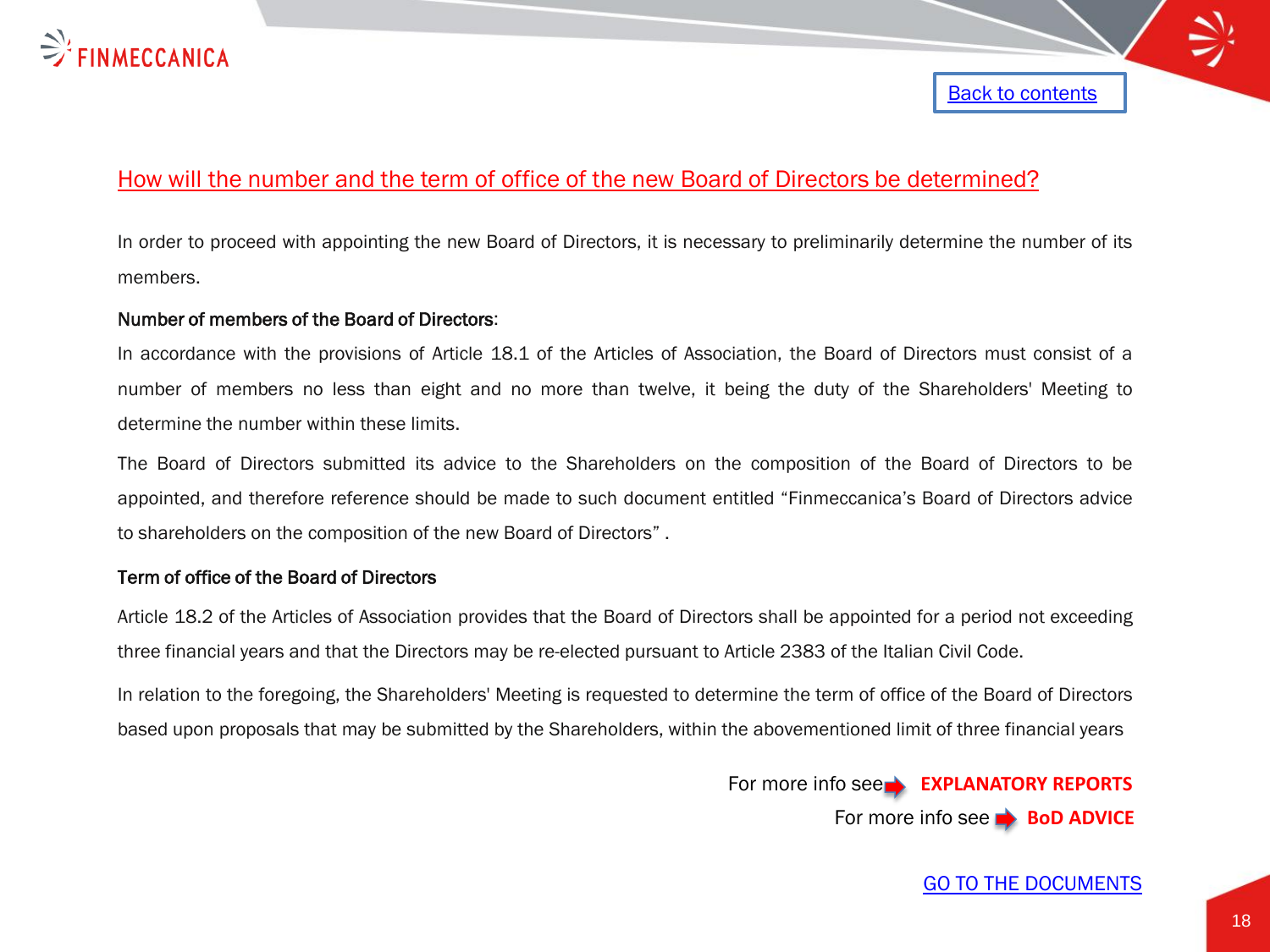

## How will the Chairman of the Board of Directors be appointed?

The Shareholders' Meeting is vested with the power to appoint the Chairman of the Board of Directors; Article 19.1 of the Articles of Association in fact provides that the Board of Directors elects among its members the Chairman only if the Shareholders' Meeting has not resolved upon this matter.

The Shareholders' Meeting is therefore requested to appoint the Chairman of the Board of Directors among the members appointed at the outcome of the votes set out in the previous item on the agenda, based upon the proposals that may be submitted by the Shareholders.

<span id="page-18-0"></span>The advice of the Board of Directors related to this item on the agenda are contained in the document "Finmeccanica's Board of Directors advice to shareholders on the composition of the new Board of Directors".

> [GO TO THE DOCUMENTS](http://www.finmeccanica.com/en/governance-finmeccanica-1/assemblea-azionisti-1/assemblea-2014-meeting?WT.ac=Shareholders Meeting 2014) For more info see **EXPLANATORY REPORT[S](http://www.finmeccanica.it/Corporate/IT/Corporate/Investor_Relations/Assemblea_Azionisti/index.sdo)** For more info see **BoD ADVIC[E](http://www.finmeccanica.it/Corporate/IT/Corporate/Investor_Relations/Assemblea_Azionisti/index.sdo)**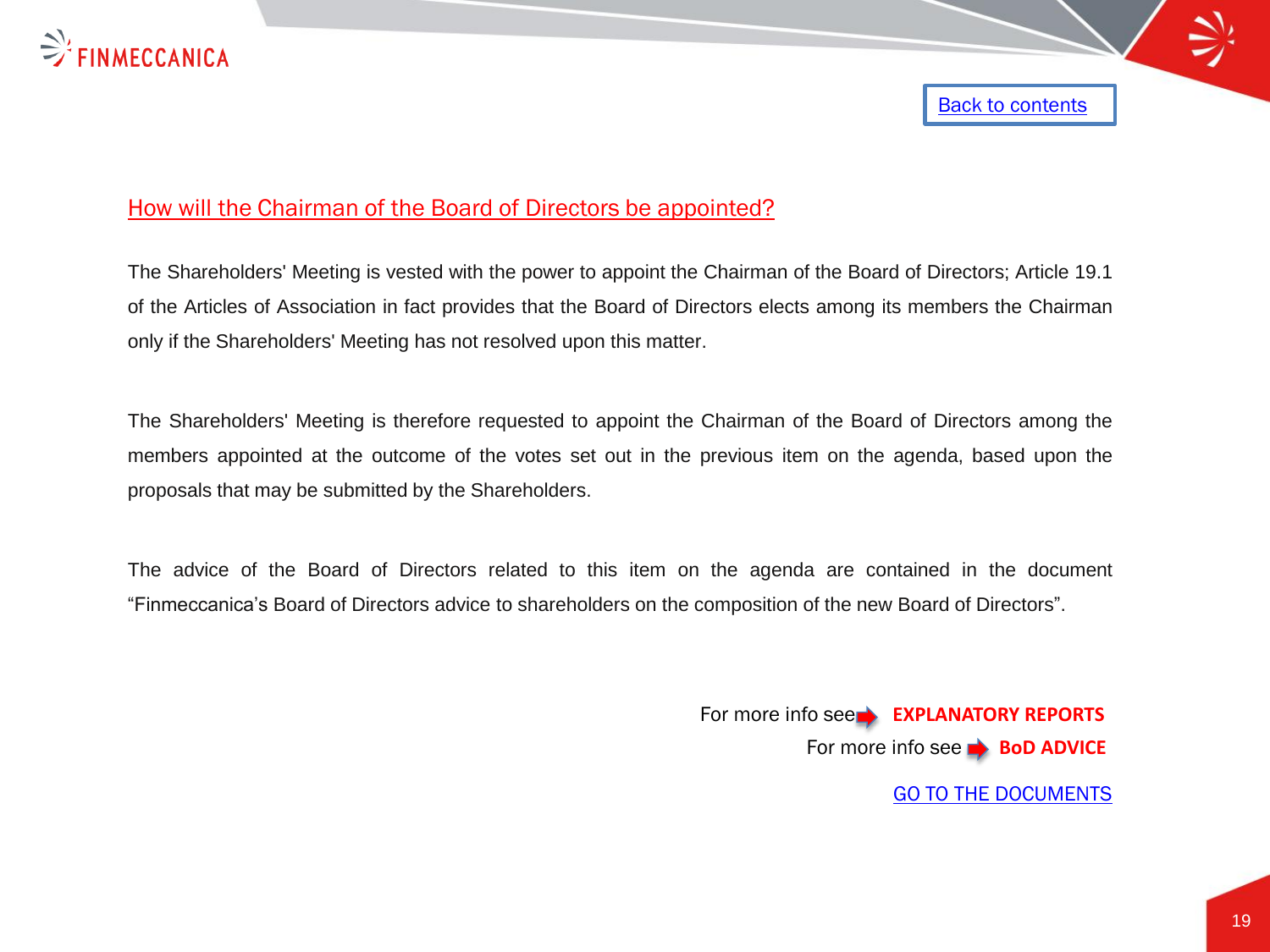

## How will the emoluments of the Board of Directors be determined?

Article 27.1 of the Articles of Association requires that the Chairman and the other members of the Board of Directors are due, in addition to the refund of expenses incurred in connection with their office, emoluments to be determined by the Ordinary Shareholders' Meeting and that the relevant resolution remains valid for subsequent financial years until otherwise determined by the Shareholders' Meeting.

In this regard it should be noted that the Ordinary Shareholders' Meeting held on 4 May 2011 determined the emoluments for the Board of Directors, now expiring, as follows: € 90,000.00 gross per annum for the Chairman and € 60,000.00 gross per annum for each of the other Directors.

<span id="page-19-0"></span>In relation to the above, the Shareholders' Meeting is requested to determine the emoluments due to the Chairman and to the other members of the Board of Directors based upon proposals submitted by the Shareholders.

For more info see **EXPLANATORY REPORT[S](http://www.finmeccanica.it/Corporate/IT/Corporate/Investor_Relations/Assemblea_Azionisti/index.sdo)**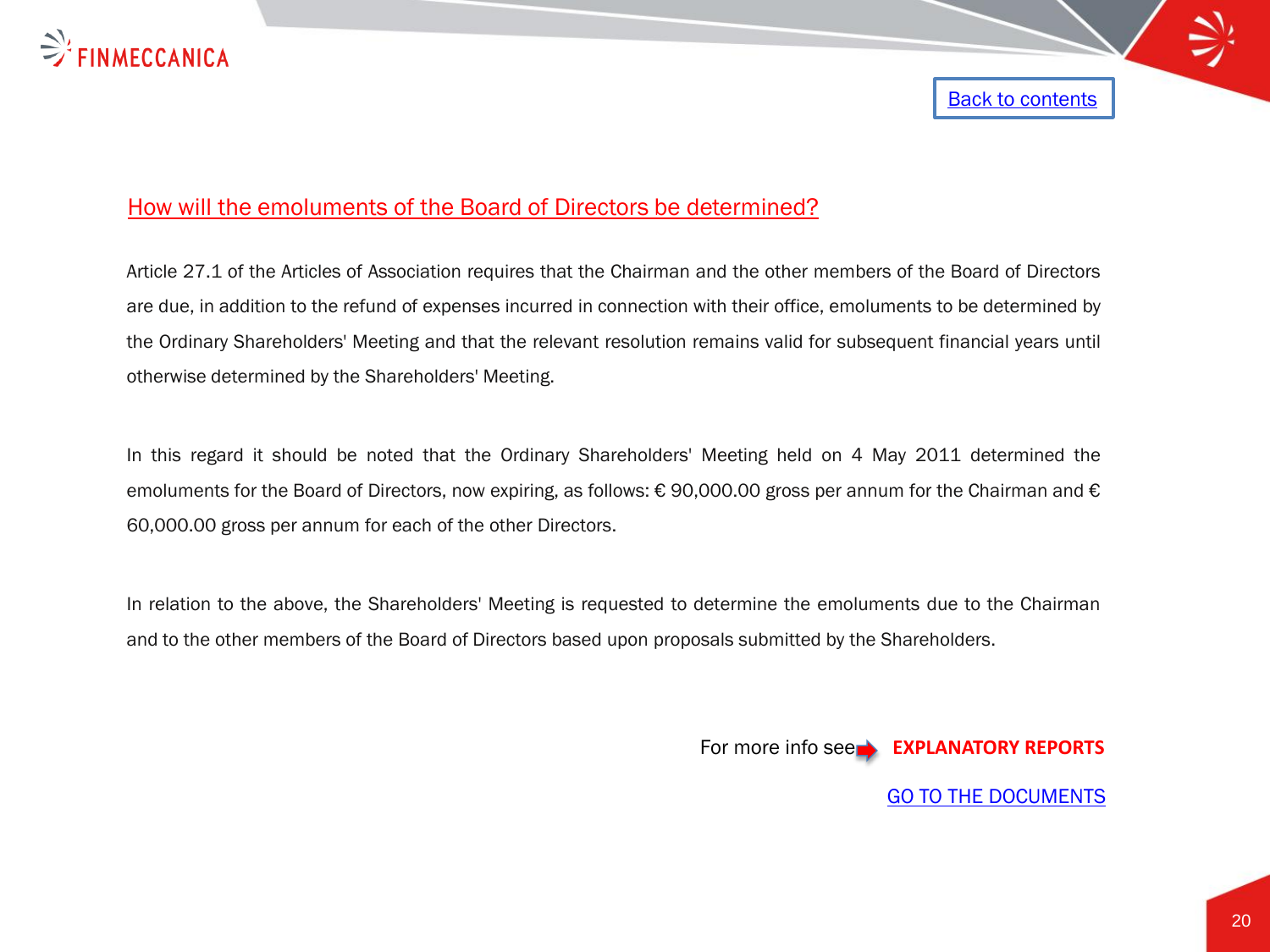

# Can I ask information on the seventh item on the agenda of the Ordinary session, concerning the integration of the fees of the Indipendent Auditors for the financial year 2012?

The Shareholders' Meeting is requested to resolve upon the well-grounded proposal issued by the Board of Statutory Auditors, based on a specific request of the Indipendent Auditors KPMG S.p.A., concerning the integration of the fees of the Indipendent Auditors for the financial year 2012.

<span id="page-20-0"></span>The well-grounded proposal by the Statutory Auditors is made available on the Company's website ([www.finmeccanica.com](http://www.finmeccanica.com/), "Shareholders Meeting 2014" area), according to the terms required by law.

> For more info see **PROPOSAL OF THE BOARD OF STATUTORY AUDITOR[S](http://www.finmeccanica.it/Corporate/IT/Corporate/Investor_Relations/Assemblea_Azionisti/index.sdo)**

> > [GO TO THE DOCUMENTS](http://www.finmeccanica.com/en/governance-finmeccanica-1/assemblea-azionisti-1/assemblea-2014-meeting?WT.ac=Shareholders Meeting 2014)

[Back to contents](#page-2-0)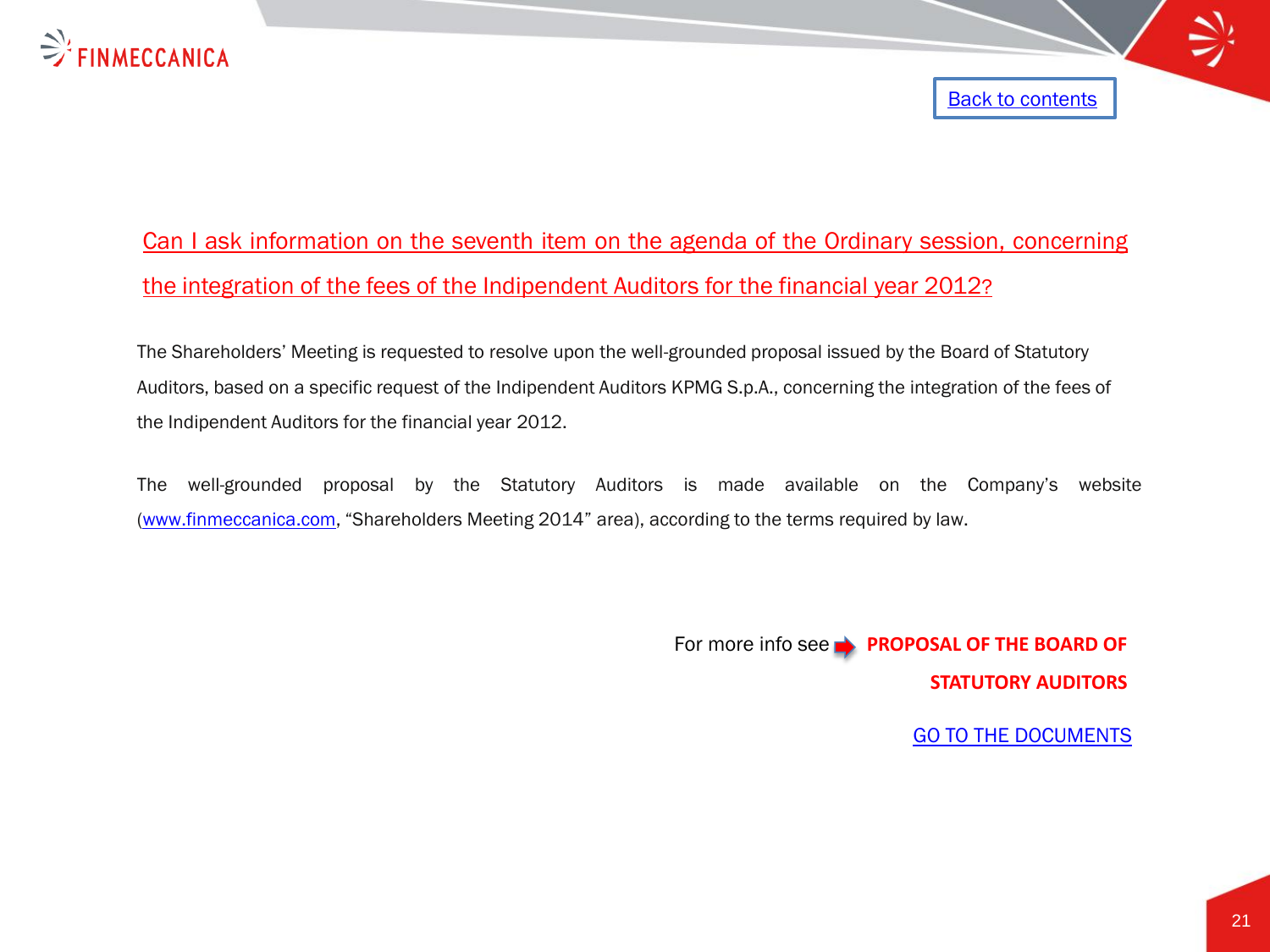

# Can I ask information on the eighth item on the agenda of the Ordinary session, concerning limits to the fees of Directors with delegated powers pursuant to Article 23-*bis* of Legislative Decree no. 201/2011?

Article 23-*bis* of Legislative Decree 201/2011, converted with amendments by Law 214/2011, and subsequently amended by Article 84-*ter* of Legislative Decree 69/2013, converted with amendments by Law 98/2013, introduced into our legal order a special regulation prescribing limits to the remuneration of Directors with delegated powers of companies directly and indirectly controlled by Public Administrations.

Therefore, the resolution submitted *for approval* in compliance with the mentioned regulations, relates to the implementation of the above principle – applicable to Finmeccanica S.p.a. and its Italian subsidiaries not directly subject to the regulations – i.e. the fee set out in Article 2389, third paragraph, of the Italian Civil Code may not be fixed and paid, in accordance with the mentioned provisions, in an amount greater than 75 per cent of the total remuneration determined for any reason, including the one of any employment relationships with the same company, assuming as a reference the total maximum fee potentially paid in relation to the various salary components provided in any relevant resolutions and/or contracts.

The new obligations are applied as a "one-off", *i.e.* only with reference to the first renewal of boards of directors after 21 August 2013 (date of entry into force of Law no. 98/2013 which converted, with amendments, Legislative Decree 69/2013) and, in the case of listed companies and their subsidiaries, from the date of the resolution of the Shareholders' Meeting of the listed parent company or, where the renewal has already taken place, to the fees still to be determined or to be definitively determined, in line with the shareholders' Meeting resolutions adopted in this regard and in compliance with the purposes and limitations established by applicable regulations.

<span id="page-21-0"></span>If this resolution is approved, the Board of Directors of Finmeccanica shall implement the Shareholders' Meeting resolution with reference to the Company and, as part of exercising its activity of direction and coordination, to the relevant subsidiaries .

For more info see **EXPLANATORY REPORTS**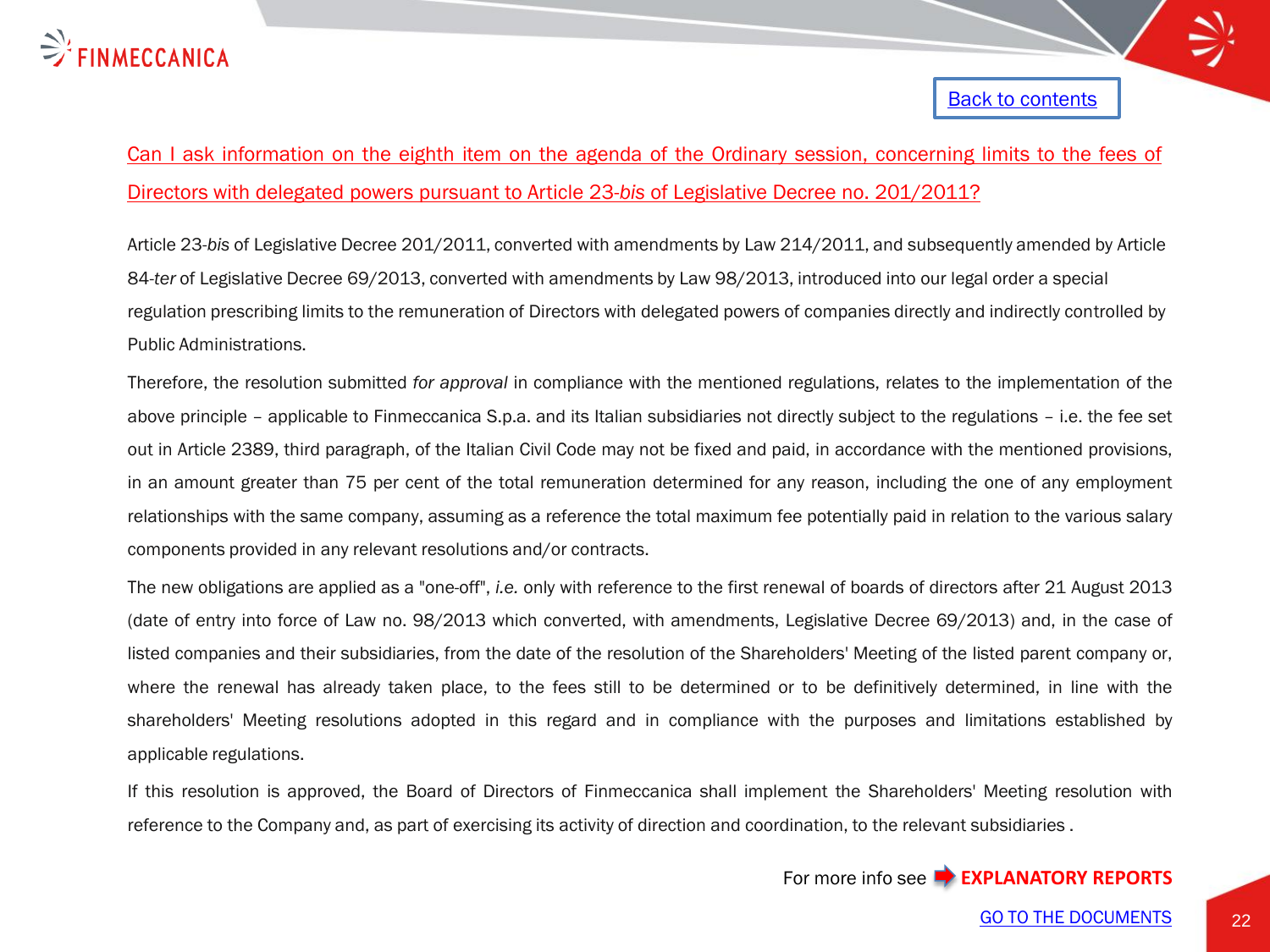

# Can I ask information on the ninth item on the agenda of the Ordinary

### session, concerning the Remuneration Report?

The Shareholders' Meeting is called to express, trough non-binding resolution, its vote on the first section of the Report on the remuneration provided in Article 123-*ter*, paragraph 3, of Legislative Decree no. 58/98 which illustrates the Company's policy on remuneration of members of the Administrative Body, General Managers and any other Executives with strategic responsibilities, and the procedures used for the adoption and implementation of this policy. With the proposed resolution not binding on the second item of agenda, the Board of Directors proposes to the General meeting issue an option in its favor in the first section of that Report.

For more info see **EXPLANATORY REPORTS** 

[GO TO THE DOCUMENTS](http://www.finmeccanica.com/en/governance-finmeccanica-1/assemblea-azionisti-1/assemblea-2014-meeting?WT.ac=Shareholders Meeting 2014)

## Where can I find information concerning the Remuneration Policy?

On the website [www.finmeccanica.it](http://www.finmeccanica.it/) is available the Remuneration Report prepared in accordance with Article 123-*ter* D. Decree no.58/98 and in accordance with Article 84-*quater* by Consob no. 11971/1999 Regulation (Issuers' Regulations).

In particular, the first section of the report discusses the remuneration policy adopted starting in 2014, presenting the criteria and guidelines adopted by the Company in reference to the remuneration of members of the Administrative Body, General Managers and any other Executives with strategic responsibilities. This section is subject to non-binding resolution by the General Shareholders' Meeting, pursuant to paragraph 6, Article 123*-ter* TUF.

<span id="page-22-0"></span>The second section shows analytically and in registered form the payment actually paid or attribuited during the year 2012 to members of the Administrative and Supervisory Bodies, General Managers and any other Executives with strategic responsibilities.